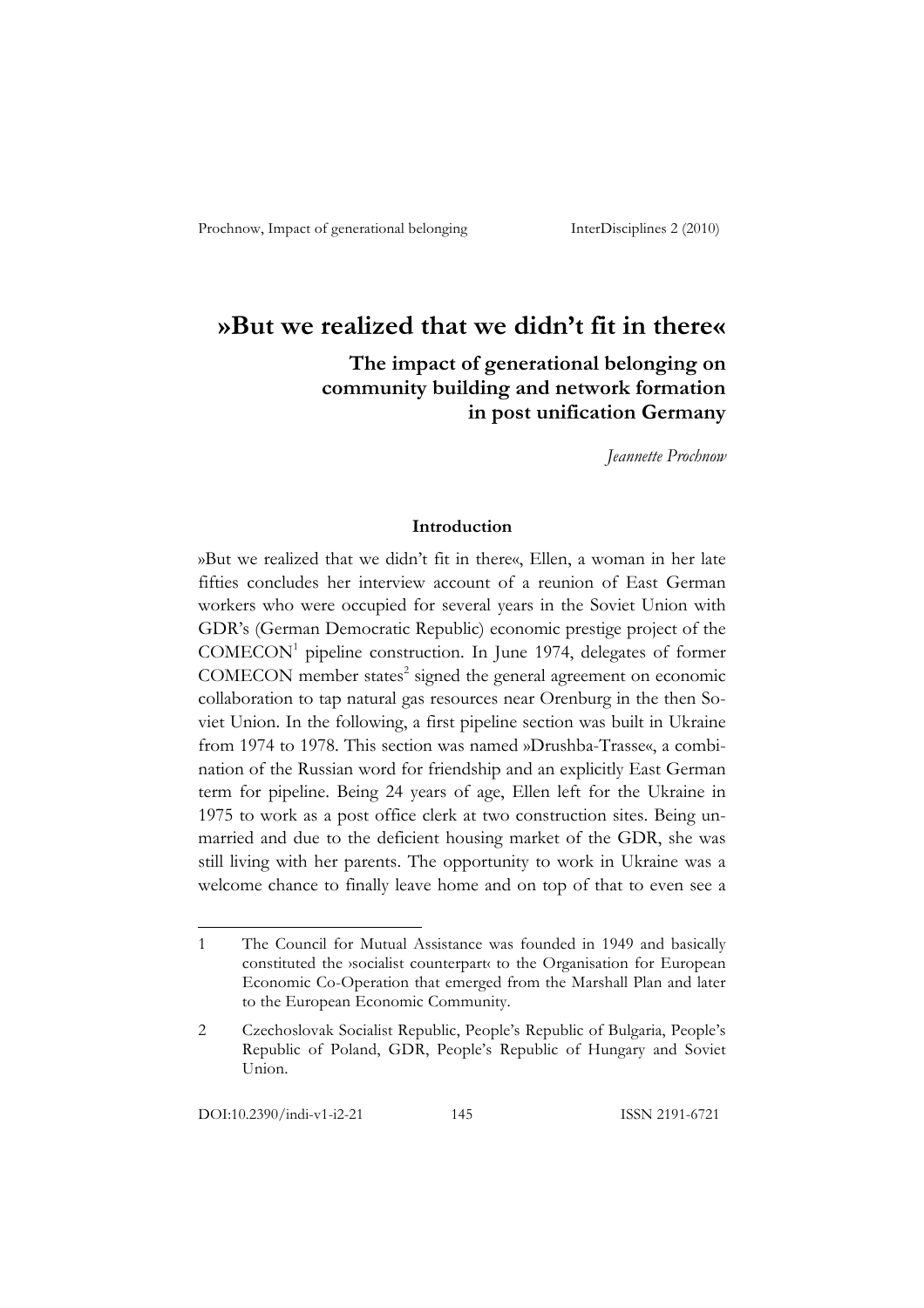foreign country. She came back home in 1978 when the venture was completed. After having returned, Ellen experienced a painful odyssey in the authoritarian East German state and left the GDR for the West in the mid-1980s, after her partner had spent four years as a political prisoner. Despite all or probably because of all she has experienced, her deployment abroad occupies a glimmering position in her narrated biography.

When Ellen was already living in a West German city, thousands of East German contract workers and delegates of the *Freie Deutsche Jugend* (Free German Youth, henceforth FDJ), that officially directed the economic project, were again working with a number of East German state-run companies in the framework of a second construction venture, plainly referred to as the *Erdgastrasse* (natural gas pipeline) by political officials. This pipeline section was started in 1982 and comprised of construction cites located in the Ukraine, Central Russia, the Perm district, and Kazakhstan. The venture was eventually completed in 1993 on behalf of reunified Germany. In total, more than 15,000 mostly young, predominantly male workers applied for an occupation with the project (Belwe 1983).<sup>3</sup> For many of them their period of life and work with the socialist

DOI:10.2390/indi-v1-i2-21 146 ISSN 2191-6721

<sup>3</sup> People applied voluntarily for a contract within the framework of pipeline construction that also included affiliated obligations, such as the development of the general infrastructure and residential areas along the pipeline for the future Soviet operators. Thus, a wide range of craftsmen was employed. Furthermore health care, cleaning, administration, catering and entertainment staff, economists and police officers were on duty. The contract period covered a minimum of two years. In the 1980s some contracts were prolonged for up to eight years. In some exceptional cases employees worked with the project in both the 1970s and the 1980s and finally worked eleven years in total in the Soviet Union, with an interruption between the construction phases. The venture was declared a »Youth Project« by GDR's Minister of Coal Mining and Energy. Therefore, the majority of pipeline workers were FDJ members who were officially delegated to the pipeline project by their home factories. Older employees also came, mainly experienced construction supervisors and engineers. In general, these workers were either members of the SED (*Sozialistische Einheitspartei Deutschlands*, Socialist Unity Party of Germany) or SED functionairies, which had a permanent office at the con-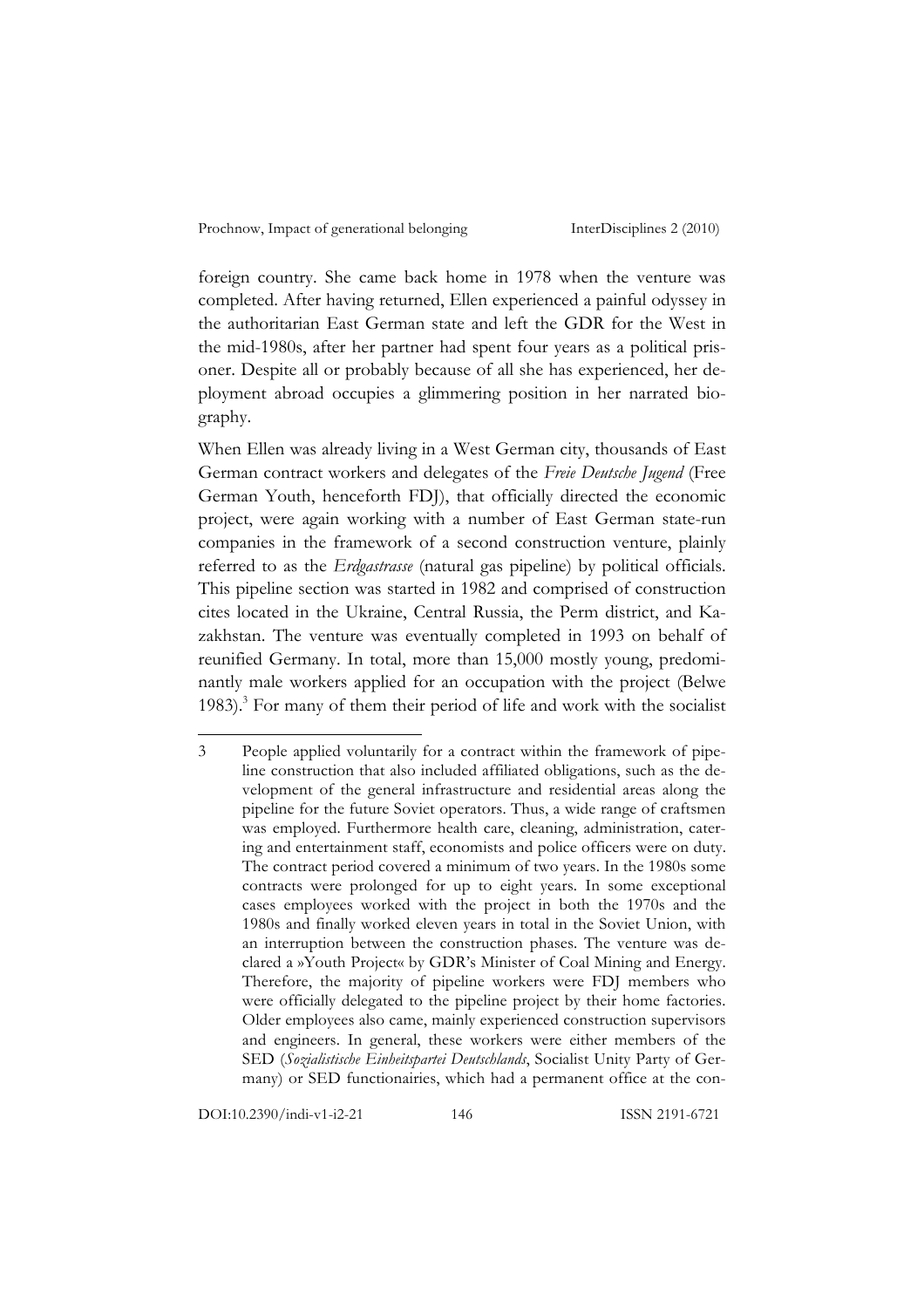prestige project represents one of the key points of their lives, and thus still connects them to other people who share the same life experience.<sup>4</sup> Nowadays a community of several hundreds of former pipeline labourers closes off from an out-group by strongly refering to the shared biographical event, i.e. only those who are *Trassenerbauer* (pipeline builders/ pipeline constructers) – to use the group's conventionalized label of self reference – may become a participating member of the community. For many years, two *Trassenvereine* (pipeline associations) and semi-institutionalized associations founded by former pipeline workers have developed cultural practices leading to a common group identity. The mission statement of the initial and still largest associations reads:

In September 1997 our association ›Erdgastrasse e.V.‹ was founded. It is an alliance of former pipeline builders and likewise represents the connecting link between all pipeline builders who were involved in the construction of the ›Drushba-Trasse‹ resp. since 1982 the ›Erdgastrasse‹ in Russia.<sup>5</sup>

struction sites. The economic operation was set in an all-embracing ideological campaign launched by the SED and the FDJ, and the young pipeline workers were put centre stage.

<sup>4</sup> Most of the former pipeline workers today state that they applied for a job with the venture because of the alluring prospects of high earnings, access to rare consumer goods by means of an exclusive shopping catalogue (GENEX) or simply the allocation of an apartment or university admission. In a survey conducted in 1987, 81.2% fully agreed that they wanted to earn more money than in their home employment. At the same time, 52.6% fully agreed that they wanted to contribute to an economically important project of the GDR, 42.2% fully agreed that they wanted to have an exceptional experience, 41.6% fully agreed that they wanted to acquire special skills in their professional field (Zentralinstitut für Jugendforschung 1987).

<sup>5</sup> »Im September 1997 wurde unser Verein ›Erdgastrasse e. V.‹ gegründet. Er ist ein Bündnis ehemaliger Trassenerbauer und stellt zugleich das Bindeglied aller Trassenbauer dar, die am Bau der ›Drushba-Trasse‹ bzw. seit 1982 am Bau der ›Erdgastrasse‹ in Russland beteiligt waren« (http:// www.erdgastrasse-ev.de, accessed on July 16<sup>th</sup> 2010, author's translation).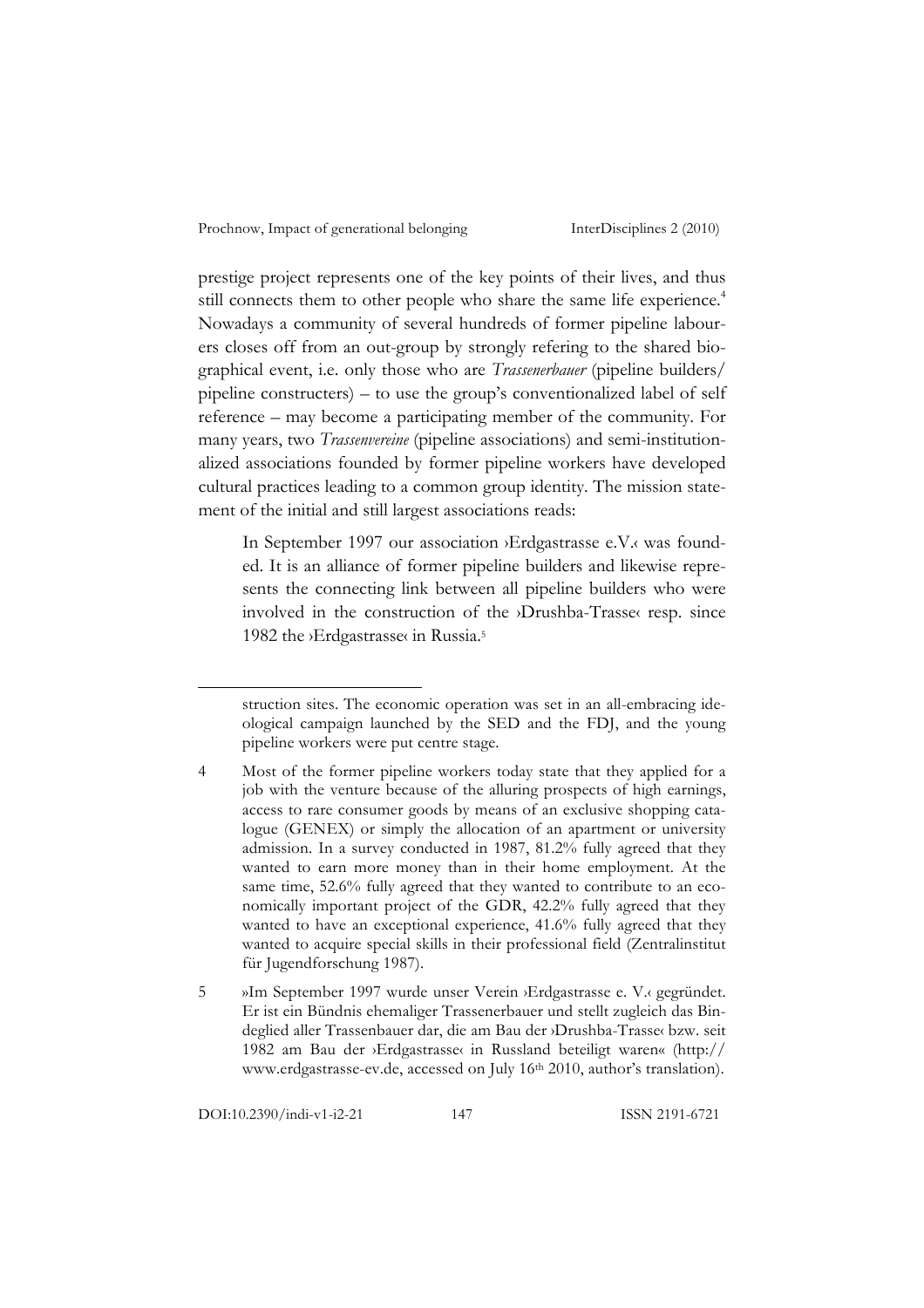Like the representatives of the above-mentioned association, all initiatives claim to represent the interests of people who were employed with the state-run project in both construction periods. However, former employees of the first construction phase remain noticeably underrepresented and marginalised within the community. Therefore, Ellen and three friends of hers believe that it was their first and last time to take part in a reunion of former pipeline builders.

This article examines the impact of generational belonging on community and network building under the conditions of social change in post 1989-Germany, by the example of the peer community of former pipeline builders. In an attempt of exploring the generational divide within the community, the ethnographic analysis combines different methodological and theoretical approaches that allow for a depiction of network building processes, and also account for segregations in network dynamics. To that end, concepts of ethnography of communication (EOC) are combined with a network analytical perspective and a theoretical approach based on Karl Mannheim's tenet of generation. The main argument of the paper is that explanations for the exclusion of first generation pipeline builders from the community require a reflection of social practices and must not be reduced to content analysis of collective memory. Therefore, the focus is on practices of community building. Special attention will be paid to the utilization of communicative means to interact, and generation specific variations according to intentions and social needs of the community members. The empirical findings will be interpreted in view of the historical context in which the community building process was embedded.

The first section of the paper is devoted to the theoretical and methodological approach. Next to an illustration of the empirical tools that were employed, the subjacent understanding of ›generation‹ in this paper will be introduced and further elaborated in the empirical part. The paper will then turn to a description of the pipeline builder's *>*communicative infrastructure‹ that on the one hand has fostered social cooperation and on the other hand has been the outcome of community building. The next part focuses on how first generation pipeline builders have attempt-

DOI:10.2390/indi-v1-i2-21 148 ISSN 2191-6721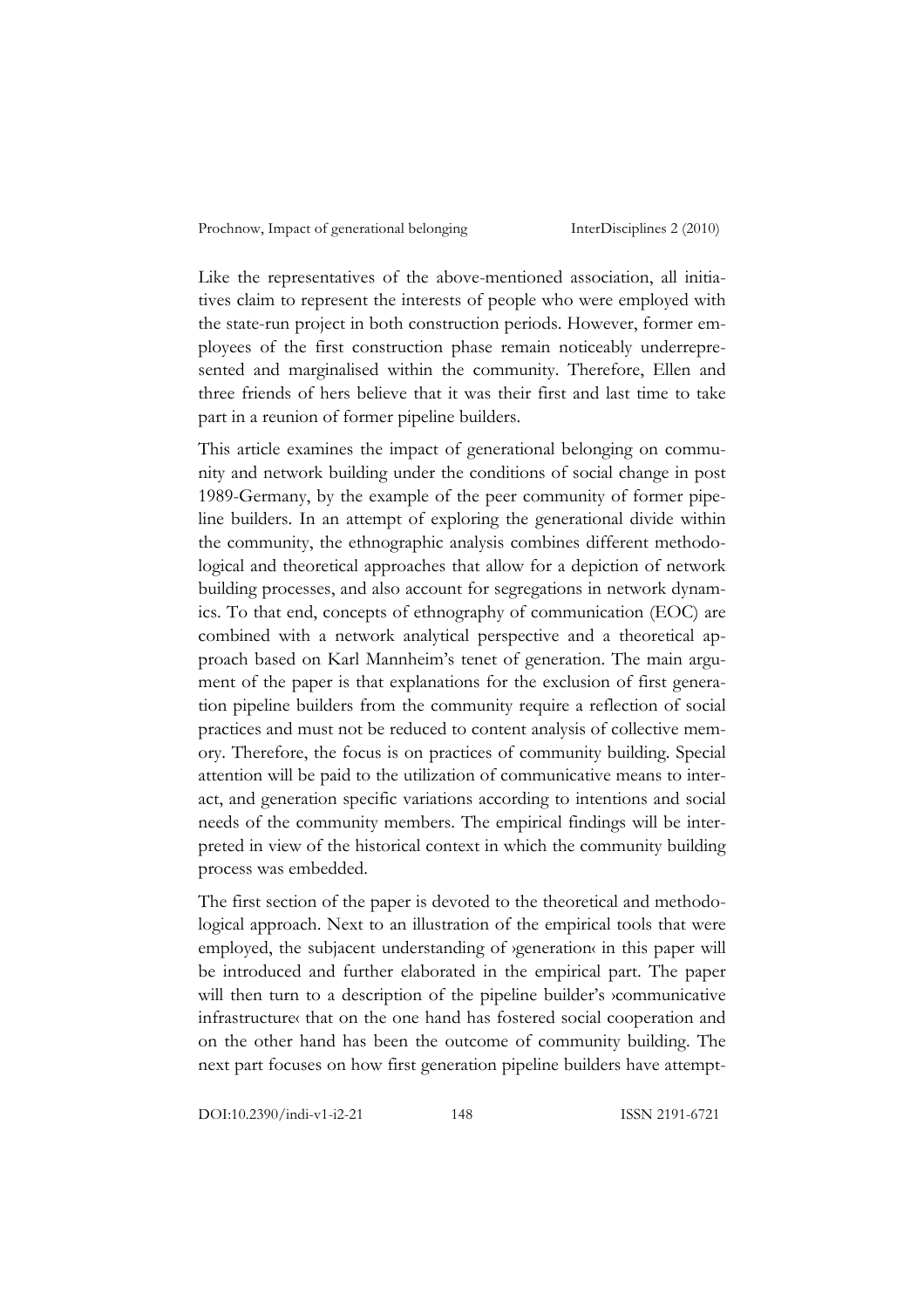ed to integrate into the community, and how they reflect about failures and constraints of integration. Reflections of first generation pipeline builders on their standing in the community will be interpreted pertaining to the structural analysis of the communicative infrastructure. As a final step, the interpretive potential of the concept of generation for the case study will be concluded.

# **Theory, methodology and data: a microsociological and emic approach to ›generation‹**

This article is based on a project that investigates community and network building practices in the context of transition processes by the case of former GDR pipeline labourers. The study raises the question of which social practices, linguistic performances and bodies of knowledge have fostered and facilitated the formation and maintenance of the community network since the early 1990s. In addition, reasons for a recent, yet gradual decrease of community activities since roughly 2007 will be traced. What may the rise and descend of the community tell about the present state of a post socialist society? To this end, analytical instruments of EOC are combined with a network analytical perspective. The data corpus comprises of web pages, internet forum discussions among community members (since 1999), invitation letters to reunions, observation at reunions, written documents of club rules, tape recordings of informal conversations at reunions as well as telephone conversations and e-mailing between the researcher and former pipeline builders. Furthermore, narrative non-standardized interviews were conducted during a two-years field research. This has, for instance, been the case with founding members of the associations to learn about its history. Further interviews were carried out with first generation pipeline builders who are usually unavailable in community contexts. Therefore, this article for the most part builds on non-standardized interviews produced at the homes of the interviewees.

EOC conceives of speaking and communicative interaction as a community building activity (Bergmann & Meyer 2010: 151). The primary unit of description is the »speech community«. Dell Hymes conceived of a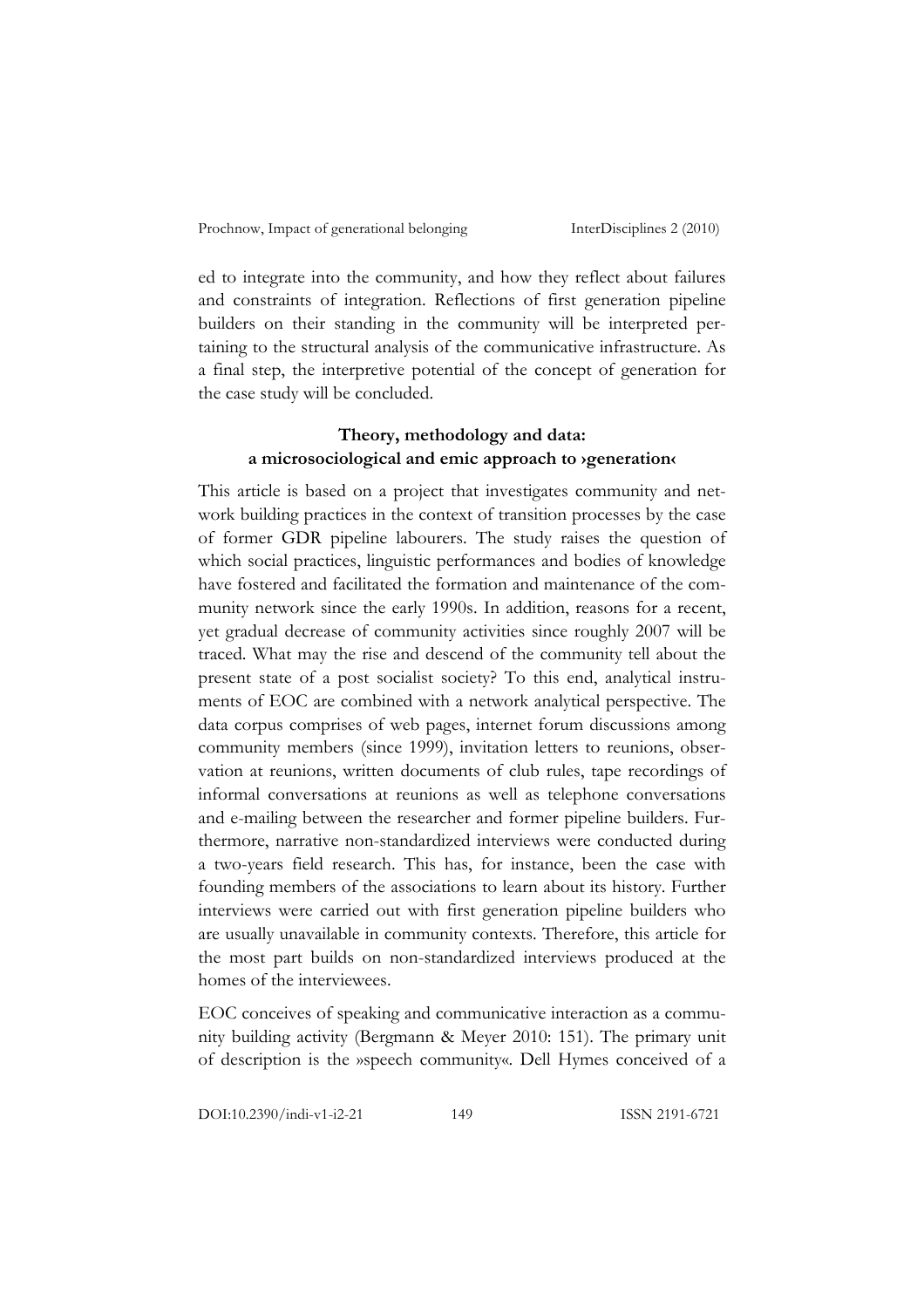speech community as: »sharing knowledge of rules for the conduct and interpretation of speech. Such sharing comprises knowledge of at least one form of speech, and knowledge also of its patterns of use« (Hymes 1974: 51). A few years later John Gumperz redefined speech community as:

a system of organized diversity held together by common norms and aspirations. Members of such a community typically vary with respect to certain beliefs and other aspects of behaviour. Such variation, which seems irregular when observed at the level of the individual, nevertheless shows systematic regularities at the statistical level of social facts (Gumperz 1988: 24)

Accordingly, EOC »looks at communication from the standpoint of interest of a community itself« and considers »its members as sources of shared knowledge and insight« (Hymes 1974: 8). It is based on the premisses that every community has developed a set of »linguistically distinguishable settings« (Gumperz 1982: 43) that allow to conclude on the structures of the group and the social function of their communicative performances, in addition to underlying social norms and needs. Thus it investigates the relation between activities of speech and social life by aiming at a »theory of language use« (Hymes 1972). To that end, Hymes developed his »speaking mnemonic« to promote the analysis of group specific discourses conceived of as a series of (interpersonal) speech events and speech acts among members of a speech community. The speaking model uses the first letters of terms for determinative speech components – setting and scene, participants, ends, act sequence, key, instrumentalities, norms, genre – to explore conventions, functions, and underlying social structures of linguistic performances (Hymes 1974: 53- 62).

Beyond doubt, EOC provides excellent instruments to explore activities of community building through communicative interaction. However its research instruments, predominantly tape recording and observations of interactions among community members of local areas (Hymes 1974: 31; Gumperz 1988: 155), are only partly applicable for the here presented study. In fact, interpersonal relationships of former pipeline builders are

DOI:10.2390/indi-v1-i2-21 150 ISSN 2191-6721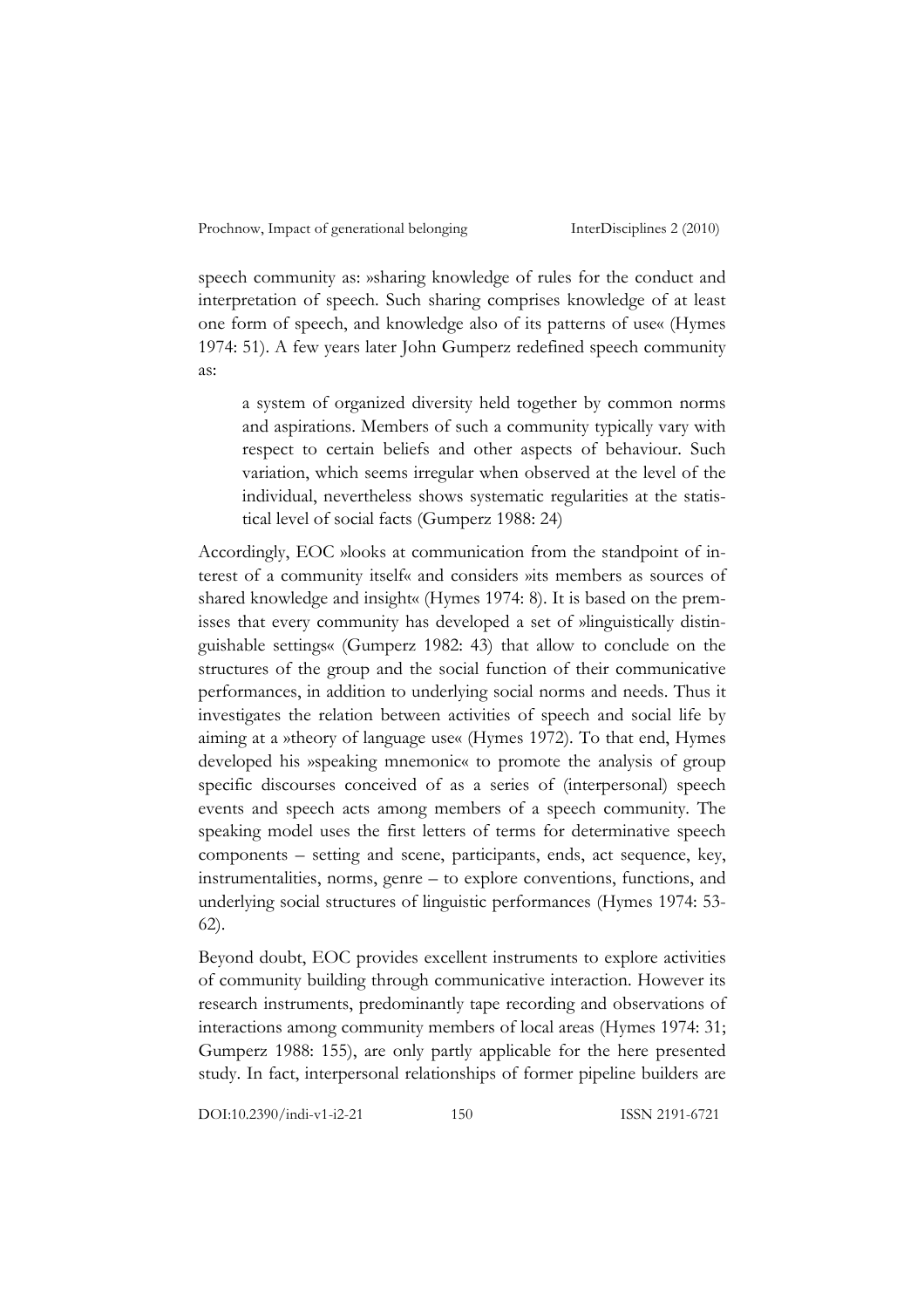maintained over long distances by means of corresponding communication facilities. After Germany's reunification in 1990, the social structure of East German localities has dramatically changed. Owing to the introduction of market economic principles, a large number of factories closed down. As a consequence of rising unemployment rates, tens of thousands left their hometowns and native areas (Paqué 2009), among them also former pipeline workers. With regard to the history of the pipeline associations since the mid 1990s, it can be safely said that the increasing spread of access to the Internet has had a significant impact on the emergence of the community. Only by means of the World Wide Web and by establishing corresponding communicative habits have former pipeline builders been able to bridge geographical distances between various places of residence.

This non-local character of the community stipulates a network analytical perspective that treats »communities as a social network rather than as a place« (Wellman 1999a: xiv). While linguist anthropologist John Gumperz still comprehended of a social network as »localities« (Gumperz 1988: 38), the sociologist Barry Wellman construed networks as »personal communities« (Wellman 1999a: xiv). According to him, »network analysis conceives of social structure as the patterned organization of these network members and their relationships« (Wellman 1999b: 16). During the past two decades, network analysts have highlighted the important role that electronic communication media have been playing for providing »companionship, social support, and a sense of belonging« (Wellmann 1999a: xiv; Haythornthwaite & Wellman 2002). However, network studies heavily rely on either surveys and statistical data or semistandardized interviews in an attempt to trace structures of cooperation rather than acts of social cooperation. One major drawback of this approach is that it is unable to demonstrate how people respond to social circumstances and how they make reference to them in the context of network interaction. How do network members channel, define and negotiate their actions and thus make situated use of an interpersonal infrastructure that also defines the boundaries of a community? And more importantly, how do communities generate communicative interaction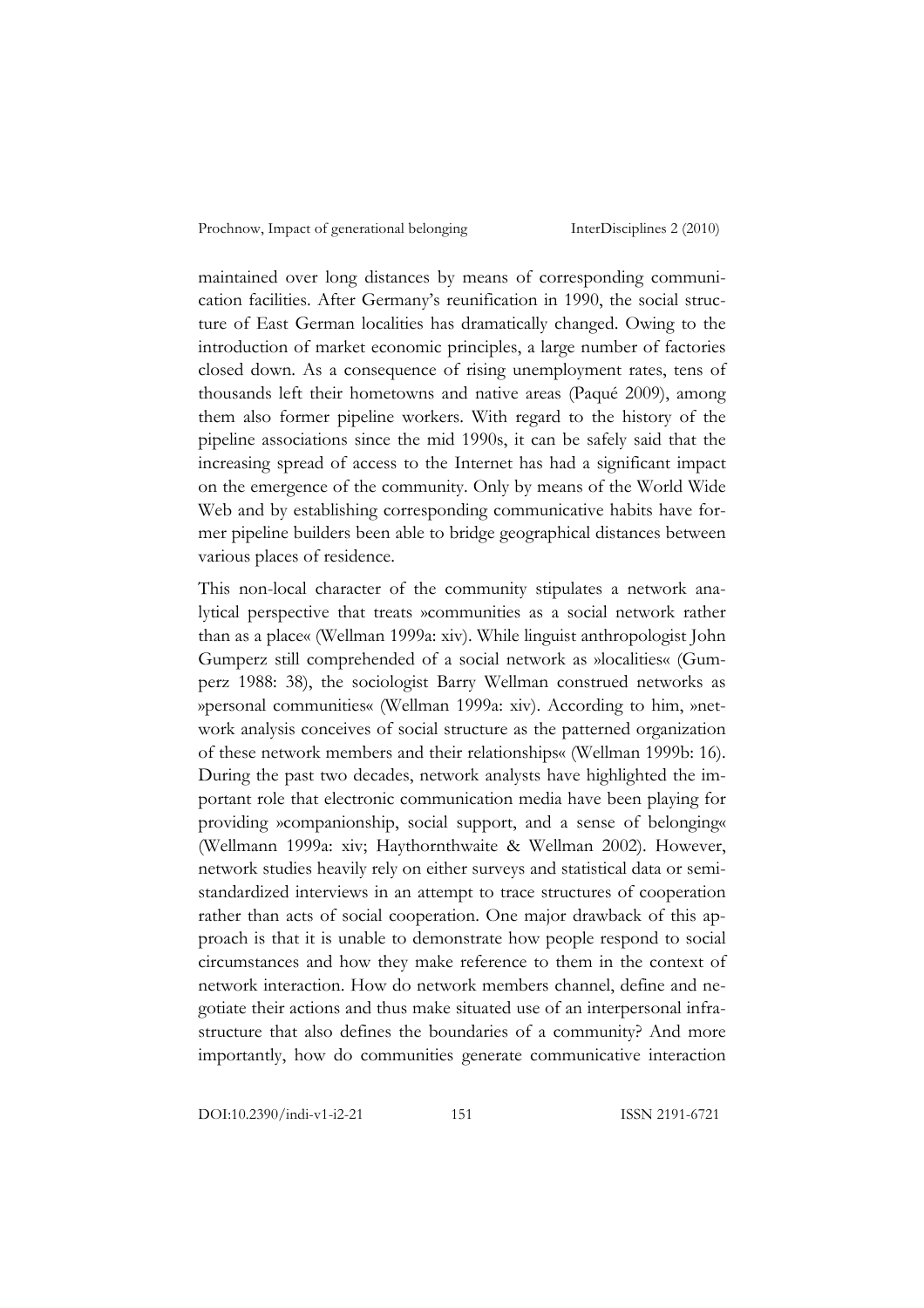structures? Accordingly, to assess the social network of former pipeline builders the non-territorial perspective of network analysis has to be combined with the decisively interactional approach of EOC.

The research design also pays attention to what scholars such as Robert D. Benford, David A. Snow and associates called the »framing/movement link«.<sup>6</sup> It starts with the assumption that framing processes are »a central dynamic in understanding the character and course of social movements«. To this end, the concept of »collective action frames« was introduced. »Collective action frames are action-oriented sets of beliefs and meanings that inspire and legitimate the activities and campaigns of a social movement organization (SMO)«. Thus, collective action frames enable for the mobilization of »potential adherents and constituents, to garner bystander support, and to demobilize antagonists» (Benford & Snow 2000: 614).<sup>7</sup> More interesting, however, is that the »framing/movement link« also traces constraints on mobilization of adherents: Why do people feel attracted by certain rhetoric elements, interpretations of historical, political and economic events, and collective activities while others are not reached at all or drop out quickly after a preliminary contact? Similarly, network analysis does not merely focus on »patterns of connectivity« but also on patterns of »cleavage within social systems« (Well-

<sup>6</sup> Following Goffman, »frame« is understood as »schemata of interpretation« that enable individuals »to locate, perceive, identify, and label occurrences within their life space and the world at large«. Frames, thus »help to render events or occurrences meaningful and thereby function to organize experience and guide action« (Benford & Snow 2000: 614; Snow et al. 1986).

<sup>7</sup> On the empirical level these authors seem to treat frame as equal with rhetoric rather than comprehending of framing as a process of interpersonal negotiation. Therefore, the »movement framing research« (Benford & Snow 2000) remains open to doubt concerning its methodological and theoretical comprehensibility. Nevertheless crucial analytical concepts, such as: frame bridging, frame amplification, frame extension, frame transformation, frame dispute, frame resonance etc. can beneficially be applied to trace internal social structures of interest groups as well as alliances with out-group social actors (Benford & Snow: 2000).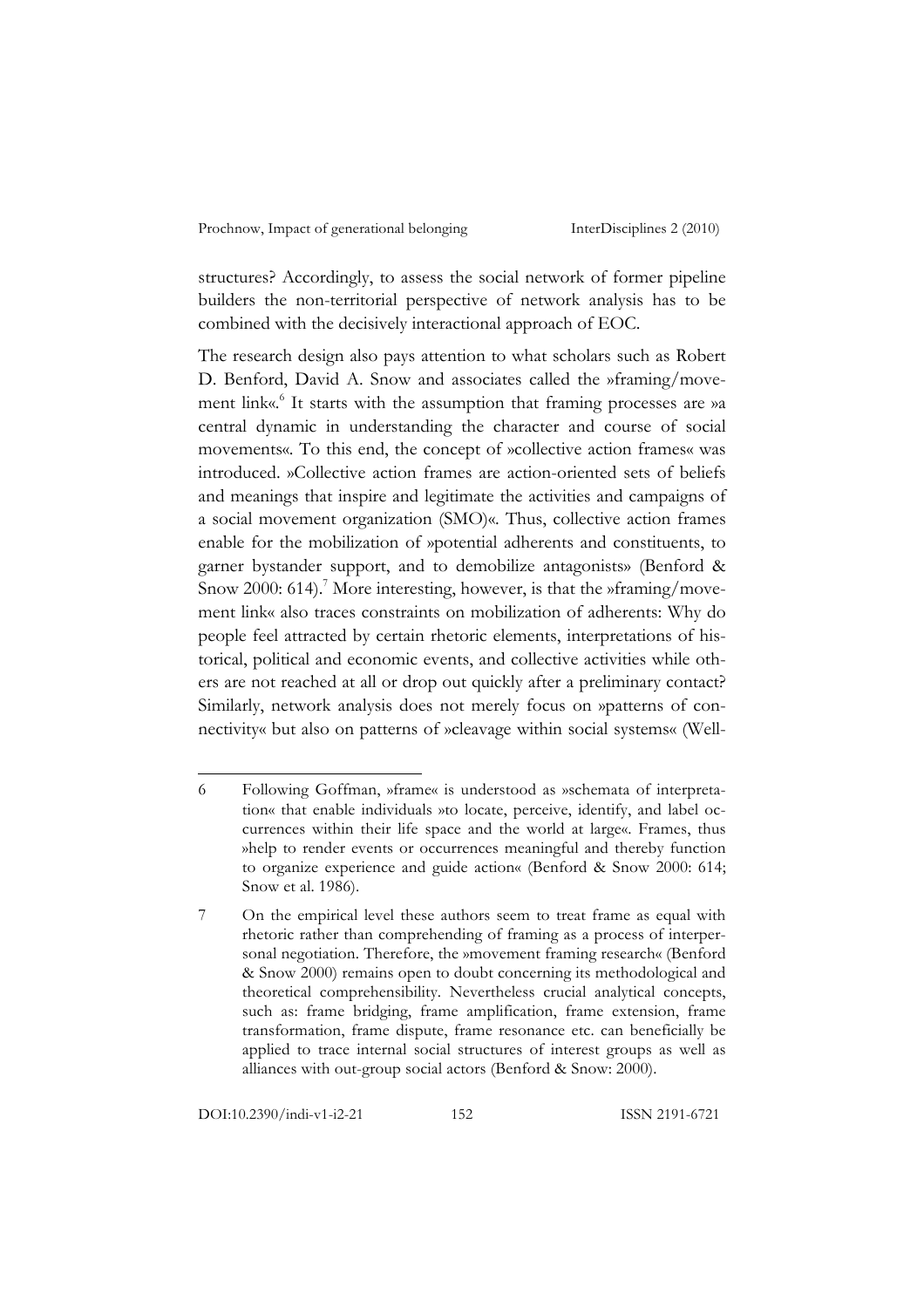man 1999b: 19). What may be the reasons that first generation pipeline builders have barely found their way into the community, although they seem to share the exceptional biographical experience of years of life and work in the former Soviet Union? What is more, they are explicitly invited to participate in the community's activities by the initiators of the associations.

These questions cannot be answered in terms of shared biographical experiences alone. It is rather suggested that groups like the peer network of former pipeline builders do not exist by reason of shared biographical experiences but because of communication about them in the social context of the network. Biographical research<sup>8</sup> first and foremost sheds light on the reciprocal reorganization of narrative structures and life courses and takes this interplay as a point of departure for the analysis (cf. Rosenthal 1995; Lehmann 1983; 2007). Although it is acknowledged that narrated biographies are socially shaped (Fuchs 1984: 22-24) and subject to »interferences« in the process of changes of identity (Schütze 1983), hardly any analytical emphasis is placed on reciprocal negotiations about life histories. Therefore, biographical interviews only reveal retrospective assessments of events (Bergmann 2007: 45). Yet, there is a social world beyond narrated life histories. Accounts are the manifestation of social knowledge generated in particular contexts (Gardner 2001: 196). Given that social action is knowledge-based performance, knowledge is not only produced under certain historical conditions but also contributes to the generation and alteration of social contexts. The ex-

<sup>8</sup> In the understanding of the social sciences, biographical research deals with the interpretive analysis of autobiographic narrations and accounts. As distinguished from life course research that explores constraints and inequalities of life chances in the context of a given social structure, biographical research makes individual interpretations of experiences its focus, whereby the individual and not the social structure marks the point of departure. The category of the generation is closely related to that of biography, however the aim of periodization of courses of time is much more pronounced. Hereby, generation research aims at bringing together individual life stories and broader socio-historical processes (Lepsius 2005: 47-48).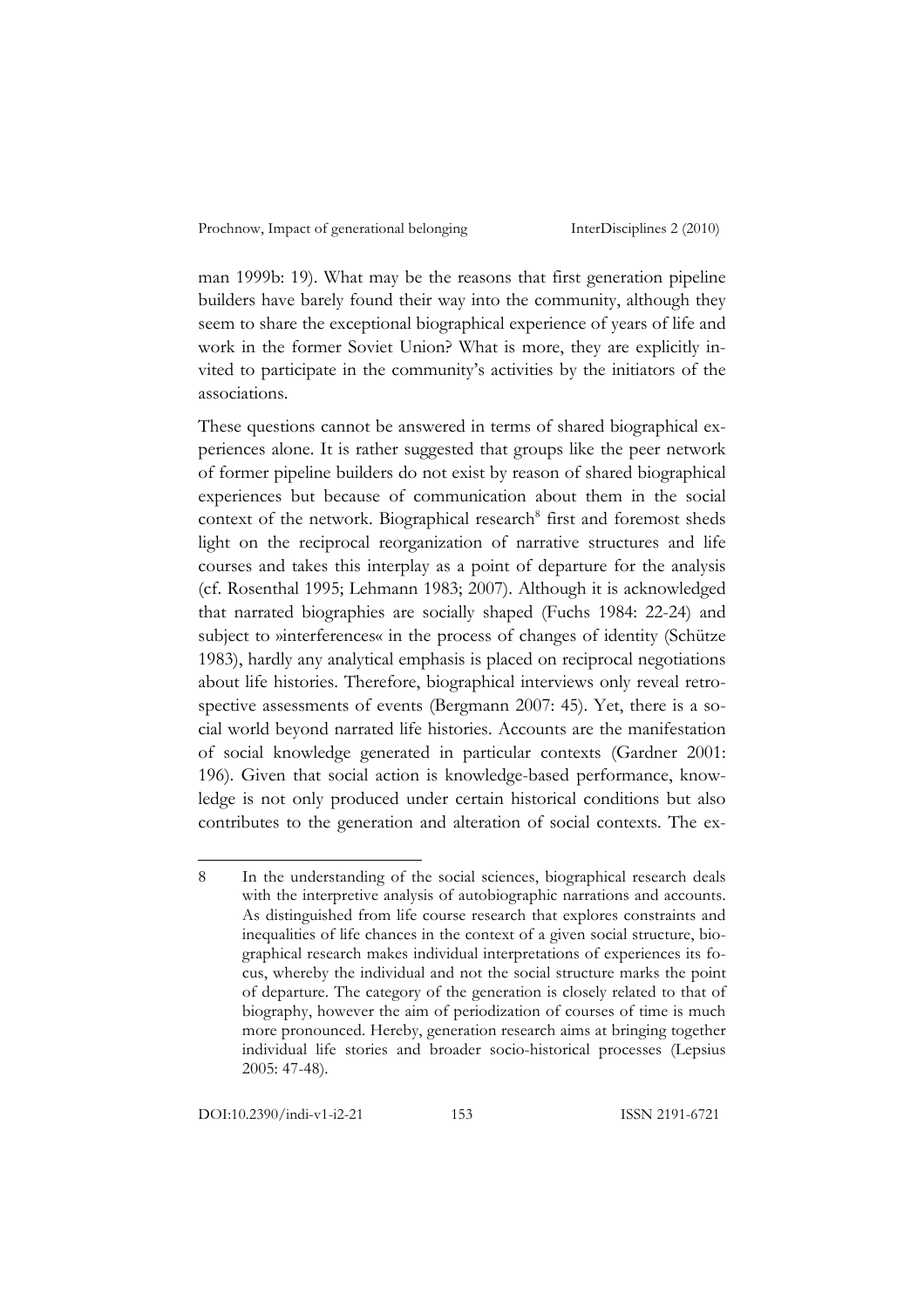ploration of the latter is not a matter of the analysis of a narrator's perceptions alone but also needs to include phenomena that (partly) deprive of the narrated stories because they cannot be assessed retrospectively yet. For its main part, the study presented here focuses on social interaction among those who carry a similar biography. Collective biographical identity is considered the outcome of rather than the reason for community building. Consequently, the description of community building processes calls for a more interaction oriented concept than ›biography‹. Yet, it must not be neglected that members of the community share the experience of life and work in the former Soviet Union. In fact, semantic biographical codes, above all the common self-designation *Trassenerbauer* (pipeline builders), clearly mark the borders of the community. Such »conventionalised labels« inherently refer to »discourse strategies« (Gumperz 1988: 34). More precisely, they inform about participants and norms of group-specific interactions. Thus, mutual accommodations of life histories restrict the scope of legitimate membership. Bearing in mind the significance of life histories on the one hand and social interaction on the other hand, it is assumed that a conceptualization of the concept of generation can provide an important key to understanding community building processes of former pipeline builders. Drawing on the latest critical debate about generation research program, Mannheim's distinction between »generation as an actuality« and »generation unit« will be reinterpreted and guide the interpretation of the data in order to grasp the generational divide within the network.

In his programmatic essay *The problem of generations* (1970 [1928]), Karl Mannheim argued that generation does not primarily correspond to cohorts but to attitudes, i.e. mechanisms of distinction against preceding generations (Wohlrab-Sahr 2002: 216). A common generation location<sup>9</sup> has the potential to materialize in a generation as an actuality, on condition of participation in shared historical destinies (Mannheim 1970 [1928]): 536) and win the ideas and concepts which are in some way bound

DOI:10.2390/indi-v1-i2-21 154 ISSN 2191-6721

<sup>9</sup> Generation location refers to the biological cycle and means the belonging of individuals to one socio-historical space in which they are exposed to a common range of historical events.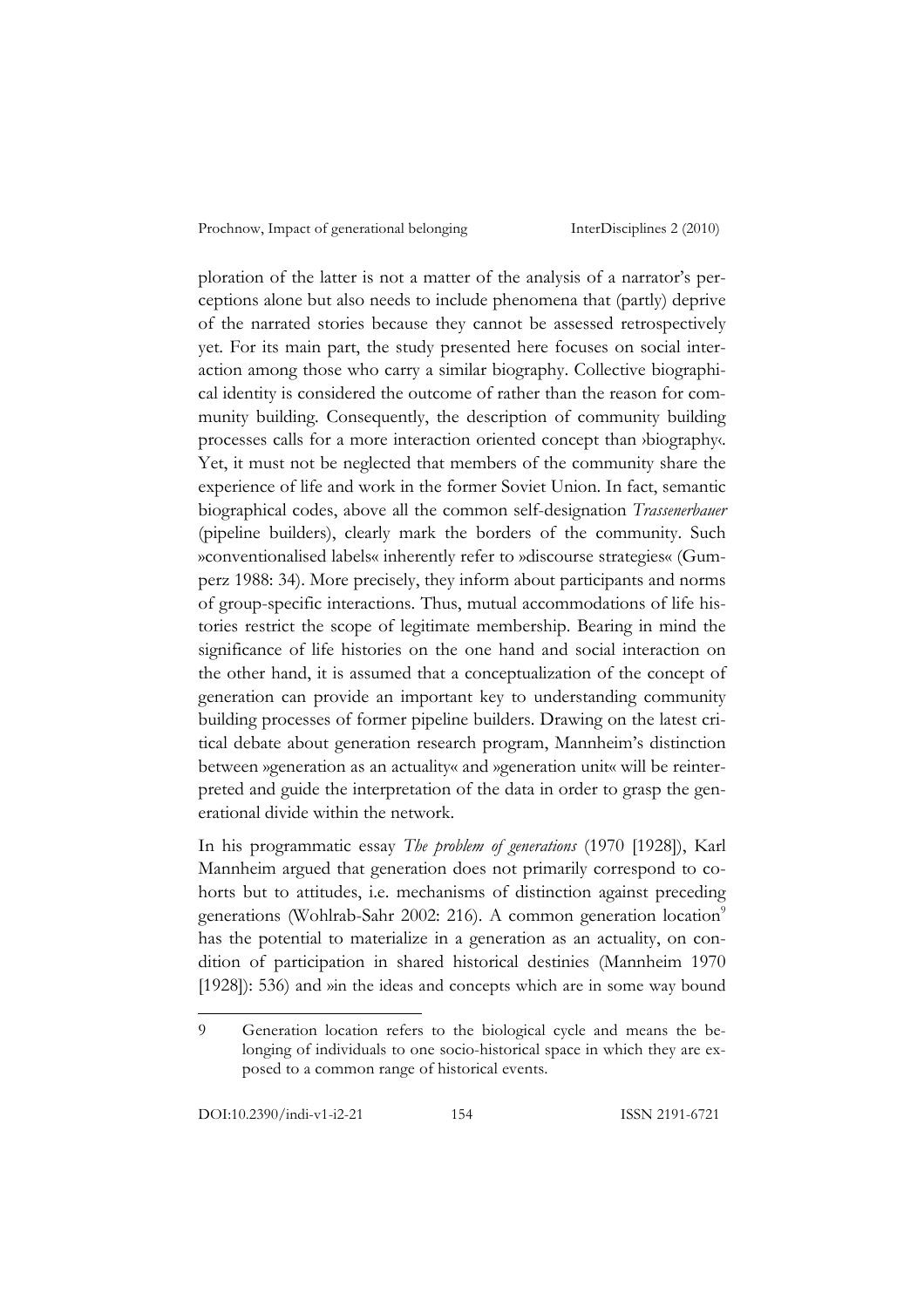up with its unfolding« (Karl Mannheim 1952: 306, cited in Diepstraten et al. 1999). Thus a generation as an actuality exceeds a mere historical copresence of individuals (Diepstraten et al. 1999). Yet, social ties and a feeling of connectivity are annullable and shiftable. On the contrary, Mannheim displays the generation unit as a far more tangible affinity (Mannheim 1970 [1928]: 525). Generation unit refers to a »concrete social group« (*konkrete soziale Gruppen*, actual social groups) within the same actual generation (Mannheim 1970 [1928]: 548). Its members develop a common vision on shared historical events and shifts in the socio-historical structure. Thus generation units are the actual manifestations of a generation materialized as a quantitatively limited, concrete group within a larger generation (Diepstraten et al. 1999). This also means that different generation units coexist. Each of them interprets experiences in a distinctive way and by adopting specific cultural practices. These concrete groups bound in generational unity are no longer characterized by loose participation of a variety of individuals. Rather they distinguish themselves through »coherent reactions« (*einheitliches Reagieren,* resp. common reaction) to socio-historical events. These coherent reactions and performances contain an associational power (Mannheim 1970 [1928]: 547).

As Mannheim thinks of specific articulations in response to socio-historical events in theoretical terms, so do sociologists, anthropologists and sociolinguistics with their different schools of thought leave no doubt that socially connecting (communicative) performances are contingent on culture and history. Likewise, network analysts have stated that »communities do not function in isolation but in political, economic, and social milieus that effect their composition, structure, and operations« (Wellman 1999b: 34). Bringing Mannheim's theoretical ideas in line with the methodological tools of EOC, the network of former pipeline builders is conceived of as a »speech community« that corresponds to a generational unit in the sense of an emically practiced discrimination between the two generations of pipeline builders from the 1970s and from the 1980s. In spite of a similar common past it is assumed that former employees from the 1970s do not belong to that generation unit, because of varying articulations and reaction in the socio-historical world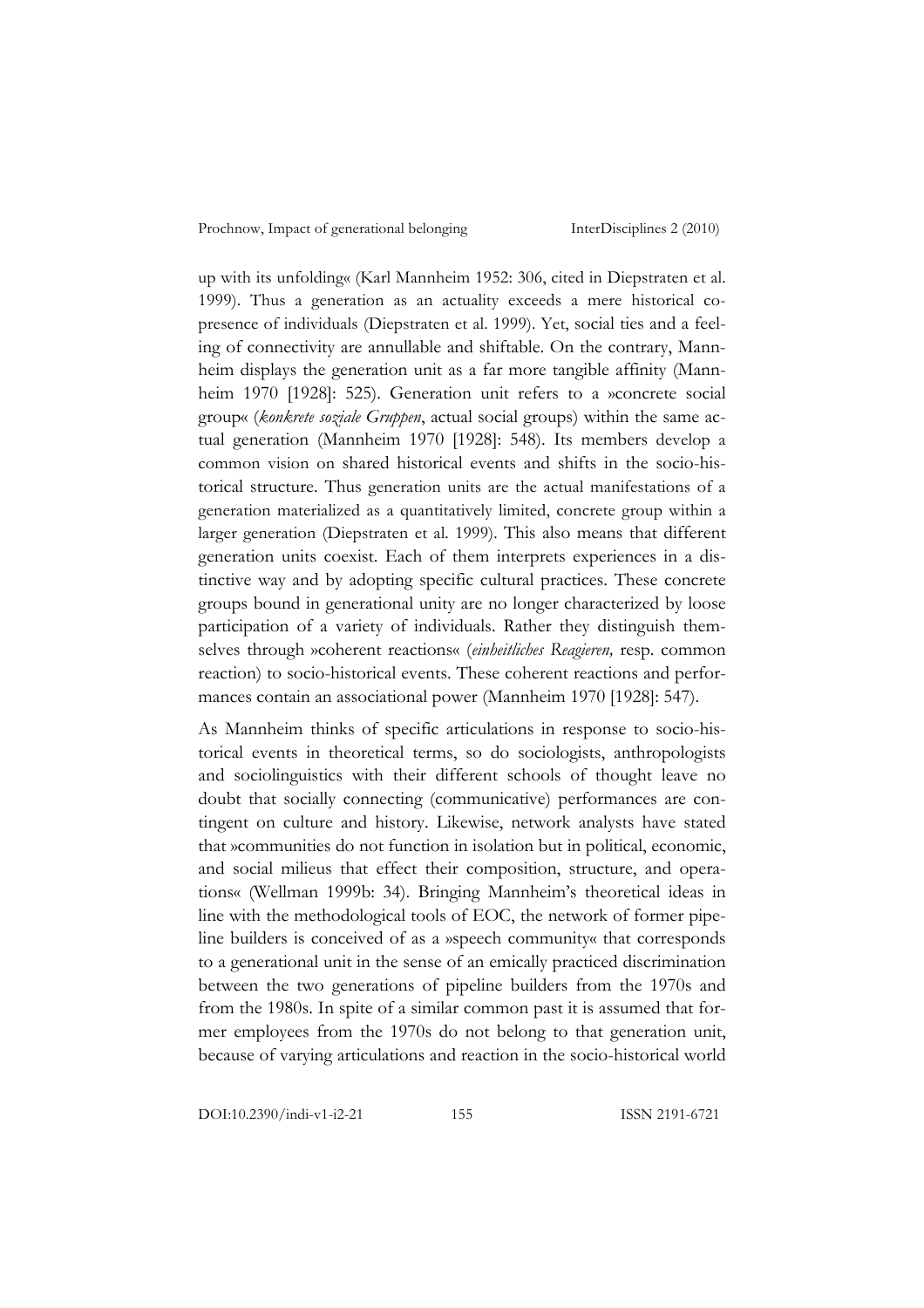that consequently constrain their integration into the community. Historians and sociologist (cf. Jureit & Wildt 2005) have lately offered a critical evaluation of the analytical category of »generation«. They make clear that even though generation has become a fundamental interpretive category in history and the social sciences it remains a highly fussy concept open to criticism (Lepsius 2005: 47). Among other hindrances, generational research has not satisfyingly answered the question if generation refers to an emic self-description of social actors or an etic ascription by researchers for the sake of periodization. Prevailing so far has been the latter, i.e. deductive and ex post application of the concept to explain social change and continuity rather than an inductive description of how social actors themselves discriminate one generation against another. Furthermore, this deductive, mostly retrospective research program made the explanation of dynamics of a society as a whole its focus (Jureit & Wildt 2005: 22). The analytical potential for explaining processes on the level of microsociological case studies therefore remained largely undiscussed. Eventually the understanding of what a generation is has not managed to overcome its close linkage to age cohorts, a semantic that was brought forward by academics (Jureit & Wildt 2005: 25). In this respect, sociologist Rainer Lepsius speaks of a focus on *Kohortenerlebnisse* (experiences of cohorts) (Lepsius 2005: 50).

The belonging to age cohorts plays a subordinated role for the interpretation of the generational divide in the network of former pipeline employees of the GDR. By the same token it is not the aim of the paper to explain broader socio-historical dynamics of East Germany. Rather it tries to apply concepts of Mannheim's sociology of knowledge to explain practices of community building on a micro scale. Thereby, the analysis attempts to mediate between a deductive and inductive approach. Deductive is the application of notions and categories that were put forward by Mannheim. Inductive, however, is the transfer of the analytical distinction between »generation as an actuality« and »generation unit« to the case study in order to coming to terms with discriminations between employees of the »Drushba-Trasse« (1970s) and the »Erdgas-Trasse« (1980s) that prevail among former pipeline builders themselves. Hence,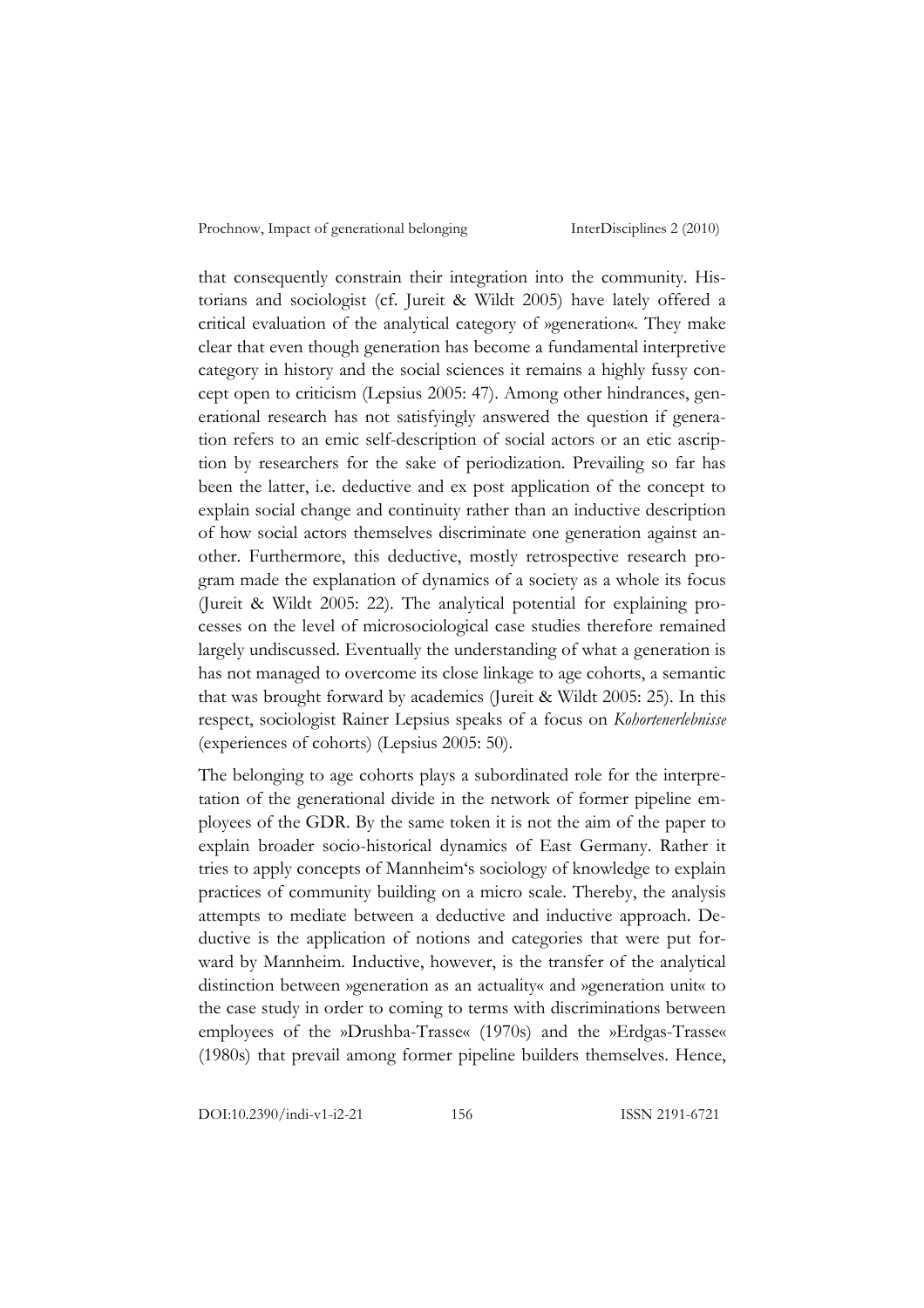the term generation here refers to an emically employed »before-andafter-model« (Jureit & Wildt 2005: 15). The pipeline builders' awareness of a temporal cohesion finds its linguistic expression in a deictic, more precisely numeric-chronological differentiation between »first and second Trasse« (construction phase). Such deictic devices »set up a frame of reference« (Saeed 2009) referring to equivalence and counterpart relations (Hanks 2005: 191-220.) Former pipeline builders of both construction phases locate themselves in a similar biographical frame and acknowledge each other – to borrow from Mannheim – as »pipeline builders as an actuality«. At once they narratively differentiate between each other, by making life experiences relevant in a frame of periodicity. This shared knowledge has to be seen as inextricably linked to performancerelevant patterns, i.e. first and second generation pipeline builders differ on the level of identifiable social practices after the end of their employment. Those pipeline workers who participate in, yield and frame activities of the associations will be comprehended as a generation unit or the »unit of agency« in the network building process.

# **The communicative infrastructure of the community of former pipeline workers**

Since the early 1990s former pipeline workers have regularly met in small private circles. In September 1997 the core of that initial group founded the first officially registered association, and in 2000 a second association was registered. The splitting up of the community into two associations reflects the structure of the economic event. The association *Erdgastrasse e.V.* addresses former employees of the state owned companies that were in charge of the implementation of the affiliated duties of the venture, i.e. the development of the general infrastructure along the pipeline. The association *Erdgastrasse-LT e.V.* addresses former employees of companies that were in charge of the construction of the pipeline as such. After some disagreements concerning the financial organization of reunions, an *Erdgastrassen-Interessengemeinschaft* (pipeline interest group) was launched. In 1998 the original association organised a first reunion. Today, each association hosts its own get-together, with around 300 people participating. Despite some discrepancies that cannot be explained in de-

DOI:10.2390/indi-v1-i2-21 157 ISSN 2191-6721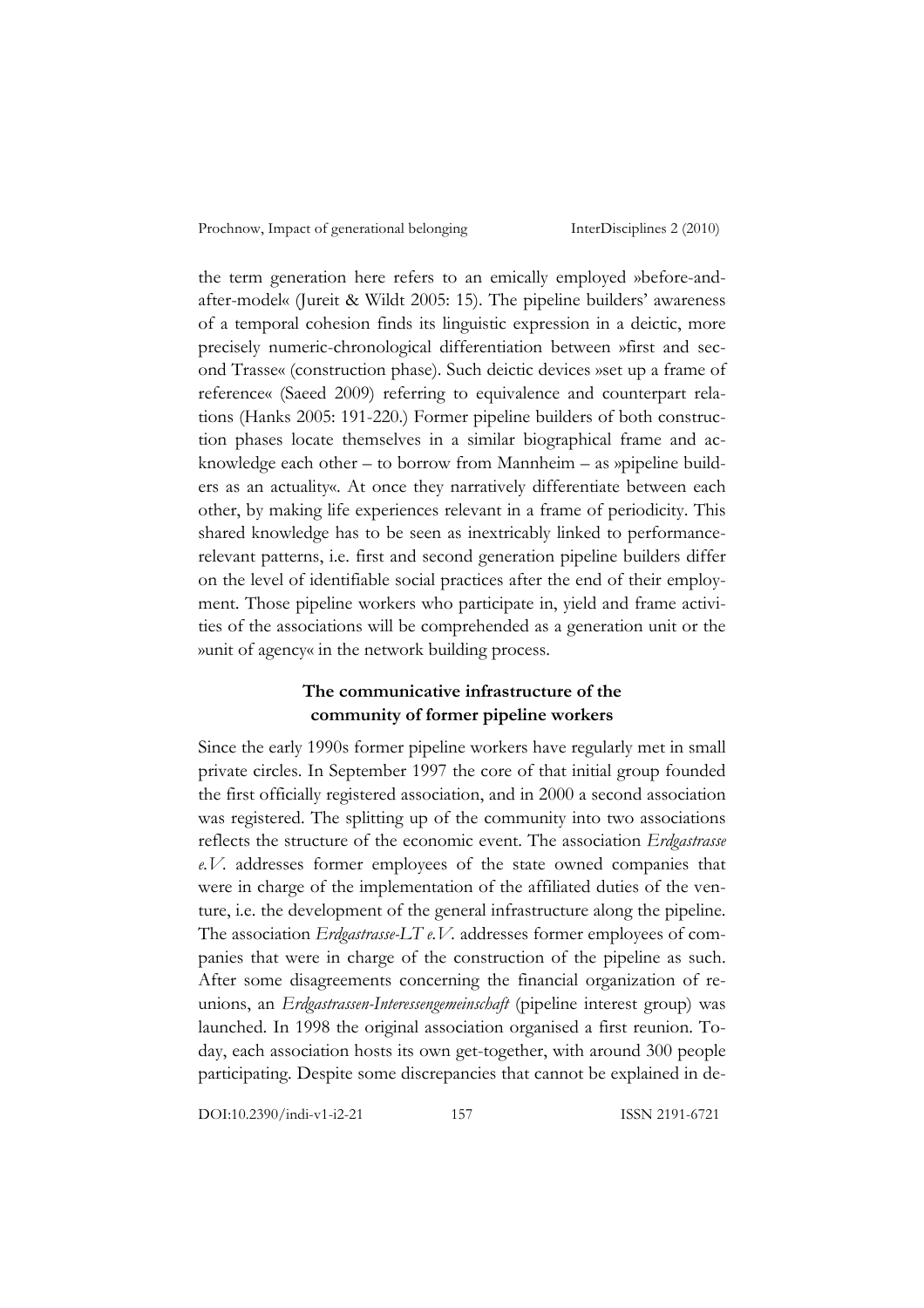tail here, all three initiatives keep a remarkably high degree of mutual acceptance and cooperation. Biannual reunions are coordinated in such a way that no competitive situation is created. Representatives of the associations invite each other to events, web pages are linked to each other and visitors of the reunions are partly overlapping. Urgent problems that equally affect the organizations, e.g. keeping reunions alive against the background of financial shortages, are jointly negotiated. Hence, a vivid culture of companionship and remembrance has developed among former pipeline workers. It is kept alive by *Trassenvereine* (associations and interest groups) whose members organize reunions, maintain web pages, provide an online networking forum (*Kontaktbörse*), a discussion forum (*Trassenforum*), and run a small museum. A few pipeline workers have published memoirs, and the historical event is mentioned on a great deal of web pages and personal Internet blogs.

Since these days former pipeline workers are spread all over Germany and in some cases have even emigrated to other European countries (e.g. Denmark, Switzerland, Ukraine, Norway) or overseas (e.g. Canada and California), the community vastly uses means of electronic communication to stay in touch. What in 1998 started with the attempt to reunite former colleagues has developed into an organized, yet pell-mell cluster of face-to-face and virtual encounters. This pattern of interactions on the one hand fostered the formation of the community and on the other hand has been the result of community building processes. In what follows the term *>*communicative infrastructure< will be applied to refer to the dialectic correlation between the process of community building and patterns of interaction. The appropriation of this communicative infrastructure by network members has been contingent on: their place of residence; degree of shared intimacy; degree of activity and social position within the community; access, ability and preferences in using communication tools; former occupation and resulting contemporary alliances; communicative purposes and goals; timeframe of employment with the pipeline project; and persistence of interpersonal contacts since the end of their employment.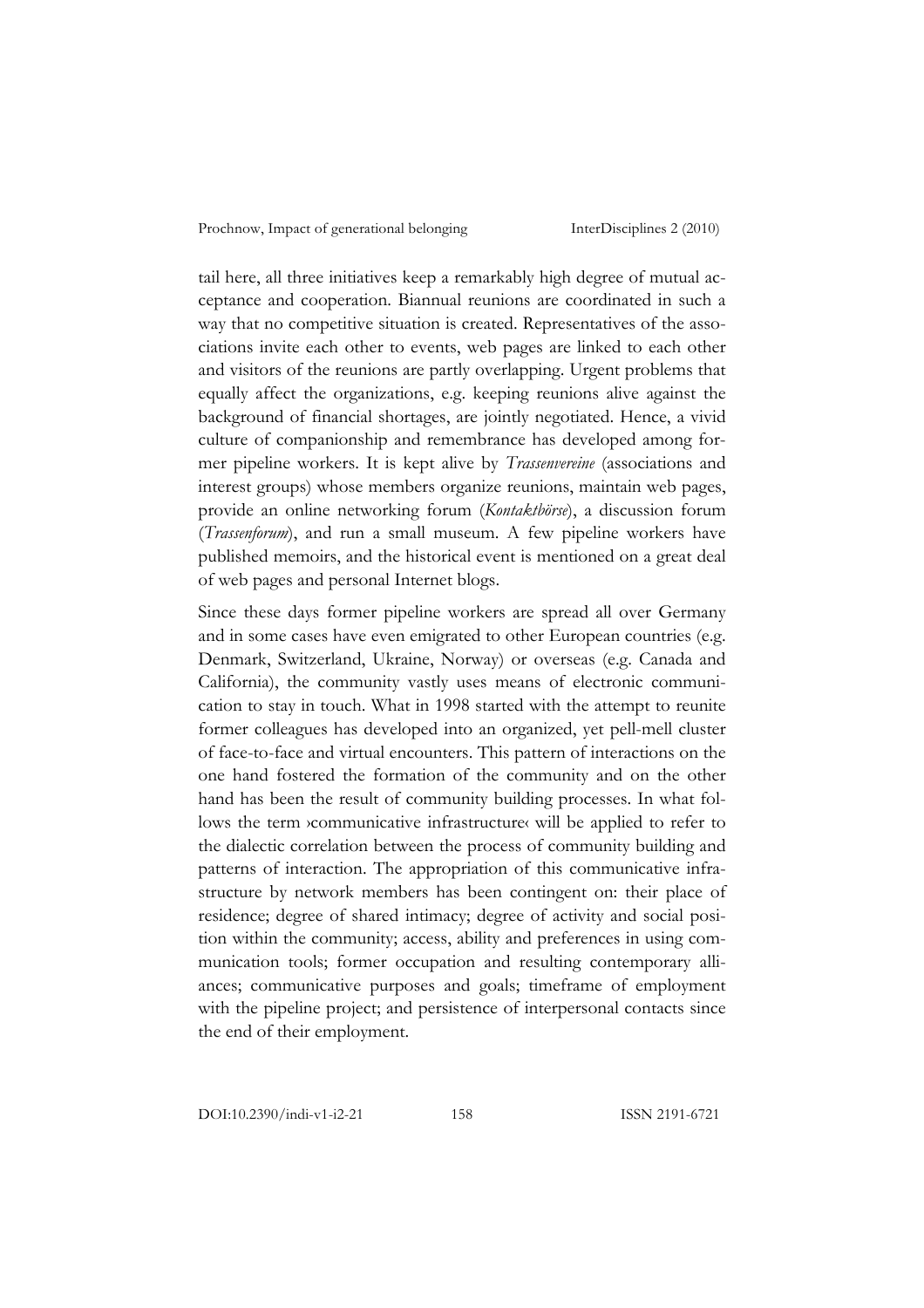## *Place of residence*

To begin with, the opportunities to meet face-to-face are of course contingent on the place of residence. What sounds like a platitude, actually is a critical aspect of the development of the communicative infrastructure bearing in mind the massive move of qualified East German workforce to the West as a result of an enormously fast structural change with very high unemployment (Paqué 2009). While some former pipeline builders have not left their towns or regions of origin and still meet up with old colleagues face-to-face, others have moved to the western federal states. Geographical proximity along with a degree of intimacy thus decides about forms and intensity of social encounters among former pipeline workers.

### *Degree of intimacy*

Apart from the place of residence, personal relationships among former pipeline workers range from close friends to acquaintances, to people who maintain no direct interpersonal contact. While some of them visit each other at home, use the telephone to talk to each other on a regular basis or go on holidays together, others only meet every two years when the reunions take place or their encounters are realised on a topic-related basis, e.g. on the online forum, where they participate in discussions. Last but not least, the community network is composed of a variety of circles of friends whose associates are not all acquainted to each other.

### *Degree of activity and social position within the community*

The network of former pipeline workers knows persons of higher or lower profiles. Community members who actively engage in the organization of events or administration of web pages enjoy a high extent of interpersonal contact. They maintain a lot of friendships with former colleagues and due to their key position frequently make new acquaintances. Their engagement in establishing new contacts has been an indispensable requirement to reach potential adherents. Additionally, these actors are compelled to make use of a variety of communicative means for organizational purposes. Ahead of reunions they send out electronic mails and letters, make phone calls and contact the media such as regional newspapers, TV and radio stations.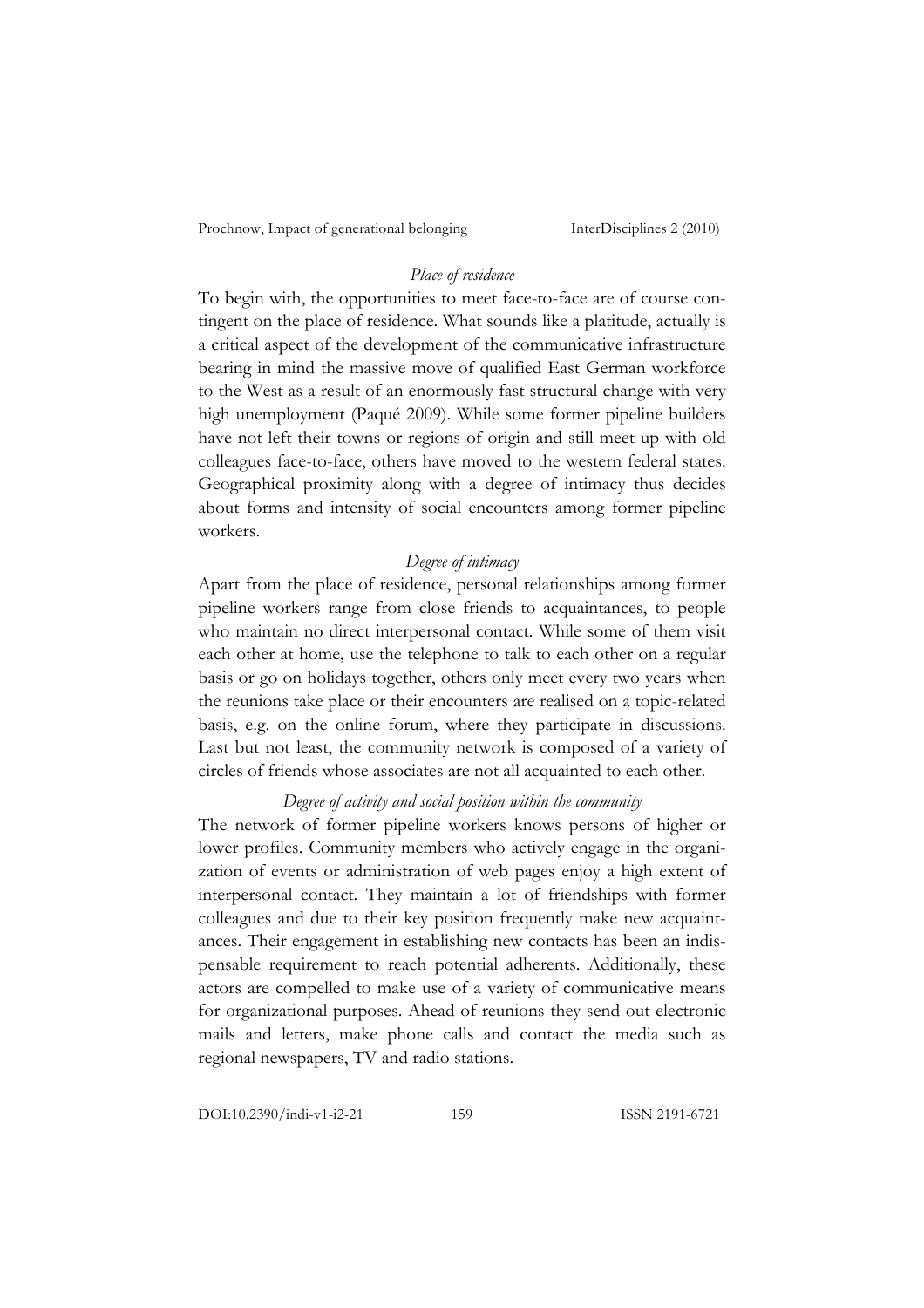#### *Access, ability and preferences in using communication tools*

From the beginning, the community has made extensive use of the Internet that afforded the opportunity to shape a non-local social space. As early as 1999 a member who was a computer scientist by training installed the first online forum. Careful examination on that networking forum (*Kontaktbörse*) provides important insights into the communicative behaviour of former pipeline builders. Over the past decade it grew constantly, until in 2009 there was a peak of 159 postings. People who make use of the forum introduce their concerns, very often search requests for former colleagues, and specify the preferred way of contacting by means of explicit or implicit imperatives, for instance »call me«, »best via mail« etc. Still, a notable number of people add mobile or home phone numbers. Also very common is public feedback about whom and how they are still or again in contact with. Analysing these postings by paying attention to what Harvey Sacks called membership categorization devices, e.g. »met [name] on the street«, »attended [name's] wedding» etc. provides information about contexts of encounters (Goffman 1983: 19) between community members. Furthermore, users often mention why and how they have found the homepage, for instance by stating that they have just got access to the Internet or how they have heard of the homepage. Also remarkable is what is called here »on-behalf-postings«, for instance by family members, in most cases children of former pipeline workers searching for colleagues of a parent. Likewise, the Webmaster himself publishes contact requests and takes over the responsibility of delivering contact details. Such performative diversities in accessing the community allow for conclusions about varying forms of interaction because of either divergent access to the Internet, varying abilities to use electronic communication devices or simply different preferences and habits of personal communication.

#### *Former occupation and resulting contemporary alliances*

The two main associations split up in accordance with the organizational structure of the pipeline project. They consequently address slightly different pools of people. However, both associations are closely linked to each other, not least because several pipeline builders socialize in both circles.

DOI:10.2390/indi-v1-i2-21 160 ISSN 2191-6721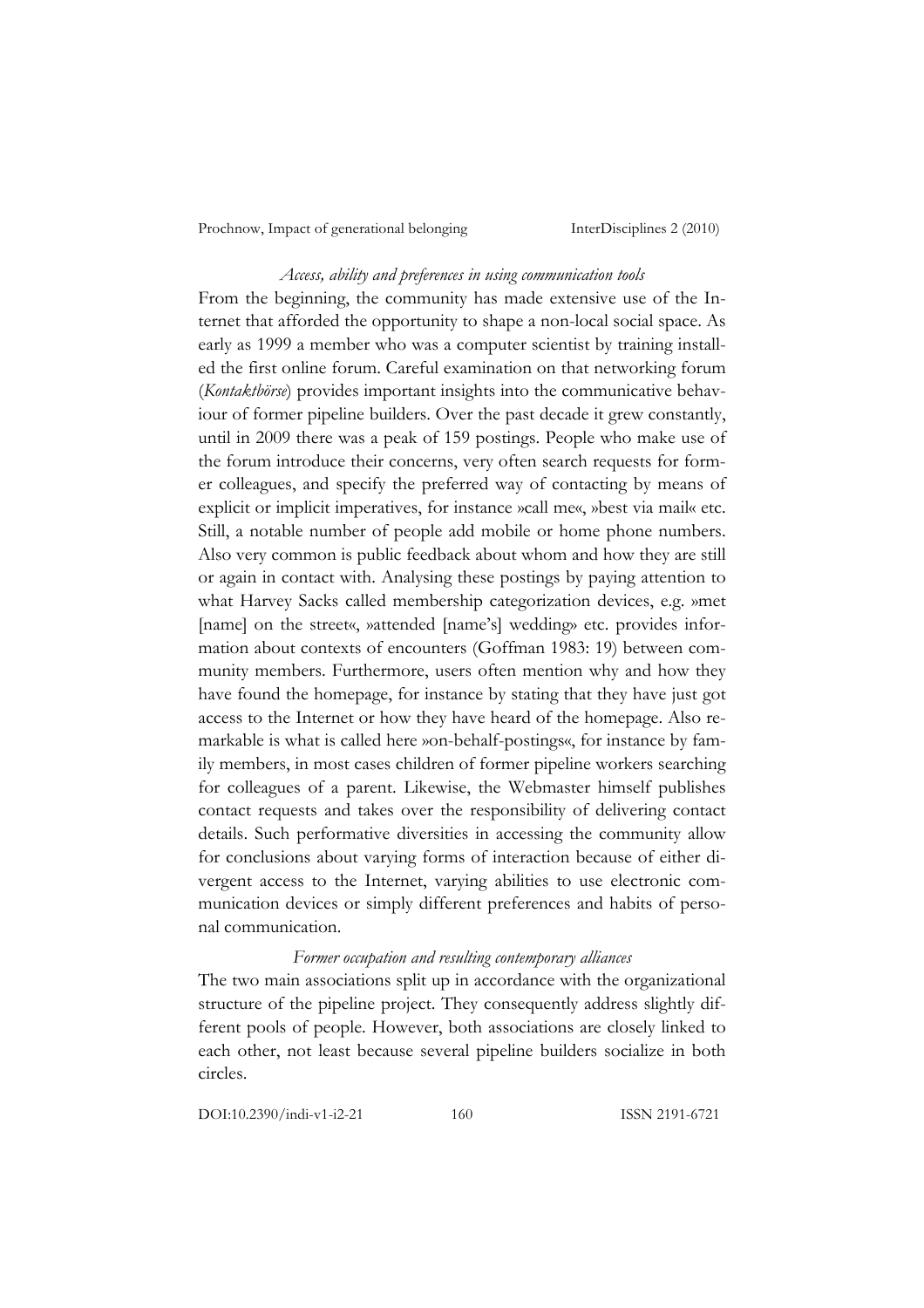What is more, the networking forum and electronic guest books on the homepages of the associations signify clear interpersonal alliances. Most community members are not interested in contacts with any former pipeline workers, rather they build upon bonds from the past. Contact requests are narrowed and interactions are channelled by deployment of ›social coordinates‹ that have functioned as a ›navigator aid‹ in the network building process. Such criteria as having been applied to the establishment of relationships include: name, in most cases also nickname by which people were known during their employment, name of brigade, employer, years of employment, town of residence and occupation. Thus they search for and maintain relationships with colleagues they directly worked with, friends they lived or shared facilities with, or spent their spare time with. Likewise, space acquisition at reunions confirms these groupings. Participating observation at reunions revealed that indeed »space speaks«, as anthropologist Edward T. Hall put it (1959: 158). On the camping grounds where the meetings take place tents and campervans are grouped together. Friends and former colleagues of work units share their own little anecdotes or tragic memories of industrial accidents. Puzzles of the GDR past, rituals and jokes are preferably recalled, discussed, enjoyed and celebrated among trusted and privy *Trassenkumpel* (pipeline lads). However, not all contacts are coordinated in the same way. Actually, quite often new friends are made at reunions. Therefore, social strategies are constantly rectified. Initial framings that arise from earlier interactive experiences furnish expectations and thus legitimate, coordinate and facilitate social interaction. Yet, it is in the very situation of interaction that contexts are shaped and negotiated. These situated contexts yield shifts of initial interpretive frames, which again affect future events and encounters (Gumperz 1988: 167). Therefore, studies on collective action frames take the »dialectic between frames and events« as a starting point of interpretation (Benford & Snow 2000: 627). What is more, communicative cooperation among former pipeline workers is highly contingent on interactive purposes and goals, and so are the scope and means of communication.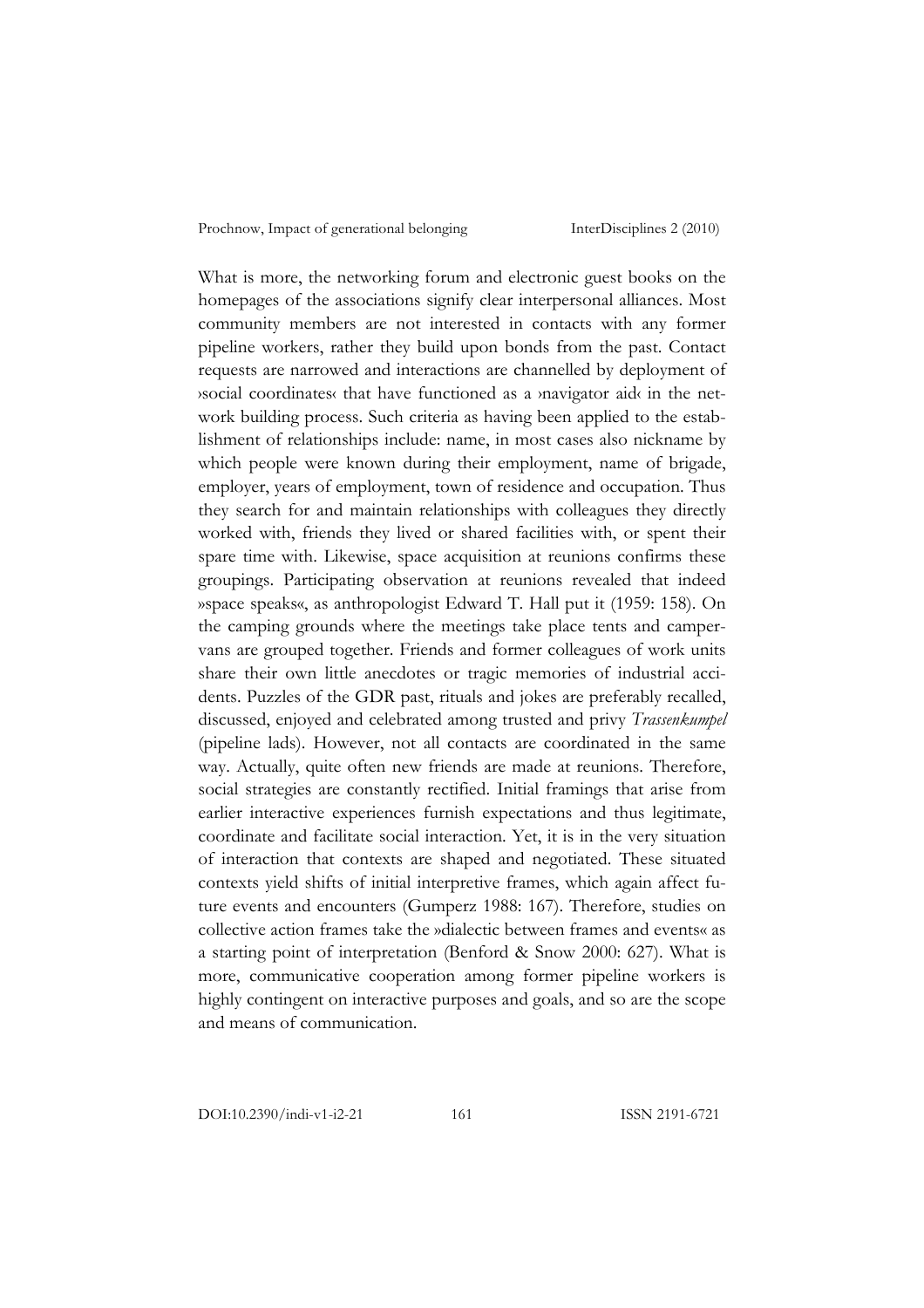### *Communicative purposes and goals*

In interviews or informal conversations between researcher and former pipeline workers, interactive experiences with other community members are often addressed by specifying communicative occasions and means that have been in use. Thus indexical expressions such as »in the guestbook«, »on skype«, »online«, »in the forum«, »at the Trassentreffen« (reunion) reflect the variety of communicative settings and conventions that have become constitutive of the community's everyday life. A circle of five closer friends, for example, reported about frequent chats on Skype after one of them had a major stroke. A lot of these accounts illustrate that the expansion and maintenance of the community network has gone beyond the scope of mere recalls to the past or finding old friends. Users of the online forums indicate or overtly express their needs and expectations towards the community. In a lot of cases it is ›practical‹ purposes, goals or problems that need to be accomplished or solved. In such cases, unlike those described above, purposes have priority over *starget group*. Practical purposes to call on the community have been: exchange of opinions about reports on the GDR's pipeline project in the mass media, foundation of an aid programme for Russian orphanages in the regions of former construction sites, 10 job-related topics, such as recognition of pension rights or exchanges of experiences with professional retraining and unemployment or announcements of job vacancies in Germany and the neighbouring countries. Further concerns have been the exchange of experiences with financial fraud, discussions about political issues concerning East European and East German transformation processes, planning holiday trips to Russia or Ukraine, lets of holiday apartments abroad, announcements of events organized by other clubs or associations former pipeline builders are involved in, and the foundation of a lottery betting pool, to give only a random selection. Hence, the community must not be regarded as a mere milieu to cherish nostalgic sentiments. Rather it is a multifaceted network that

<sup>10</sup> Under the heading *Alte Freundschaft rostet nicht* (Old friendship never dies) the officially registered initiative *Tscheburaschka e.V.* was founded in 2004.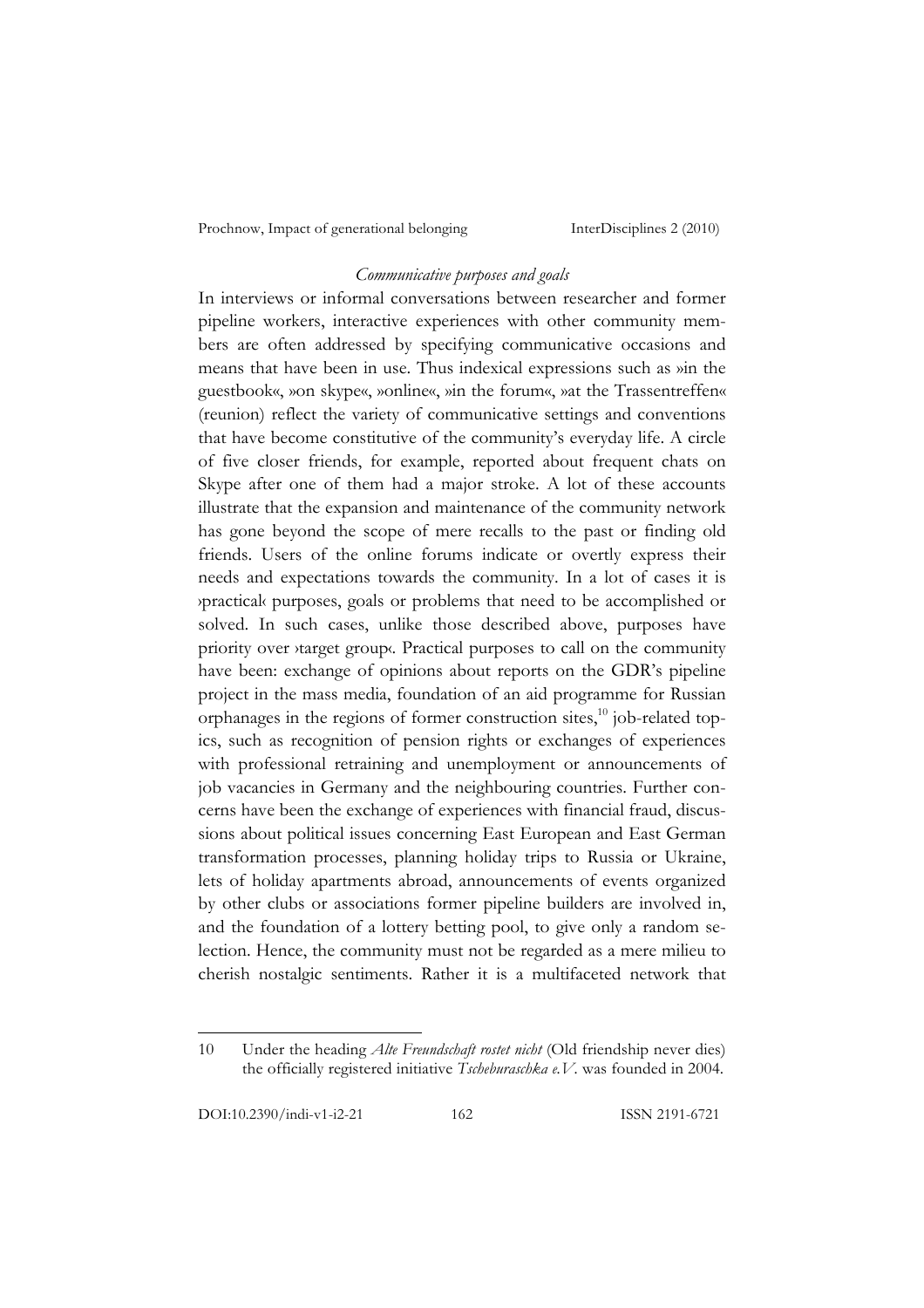provides support contingent on and responding to prevailing purposes and needs of its members.

## *Timeframe of employment with the pipeline project*

Although the activities of the associations explicitly address former pipeline workers, irrespectively of time frame or length of employment it does not go without notice that people who worked with the COME-CON project in the late 1980s have acted as the ›trendsetters‹ of community building and introducing new activities. They are considerably more active in online forums and constitute the main clientele at reunions. Out of a core group of 293 people that have been of interest for the study,<sup>11</sup> 265 people worked with the venture in the second construction phase or, in very few cases, both in the 1970s and the 1982-1993 period. The study came across as few as 28 people who worked (only) with the first construction phase. Still more striking is the fact that out of the group of 265 people of the second construction phase another 155 people ended their employment in 1989 or later. The end of their employment with the pipeline venture coincided with the collapse of communism. They came back to East Germany when societal transformations were imminent or had started. The majority of the founding members of the associations and the aforementioned aid programme for the support of child care institutions ended their employment in 1989 or later. These people had already established close contacts with each other during their occupation with the venture. Thus it can be suggested that the timeframe of employment has had an impact on the involvement with the community, to the effect that persisting social contacts after return from the Soviet Union were the springboard for the formation of the network. This group of people defined the framing of the associations and initiatives that have increasingly blossomed since the end of the 1990s. As stated earlier, the network is not a mere community of shared memory; rather it

<sup>11</sup> Because they either replied to a posting of the researcher in one of the online forums respectively guest books requesting for a narrative interview about their employment with the pipeline venture or/and their involvement with the associations or because of their activities within the community network since its onset.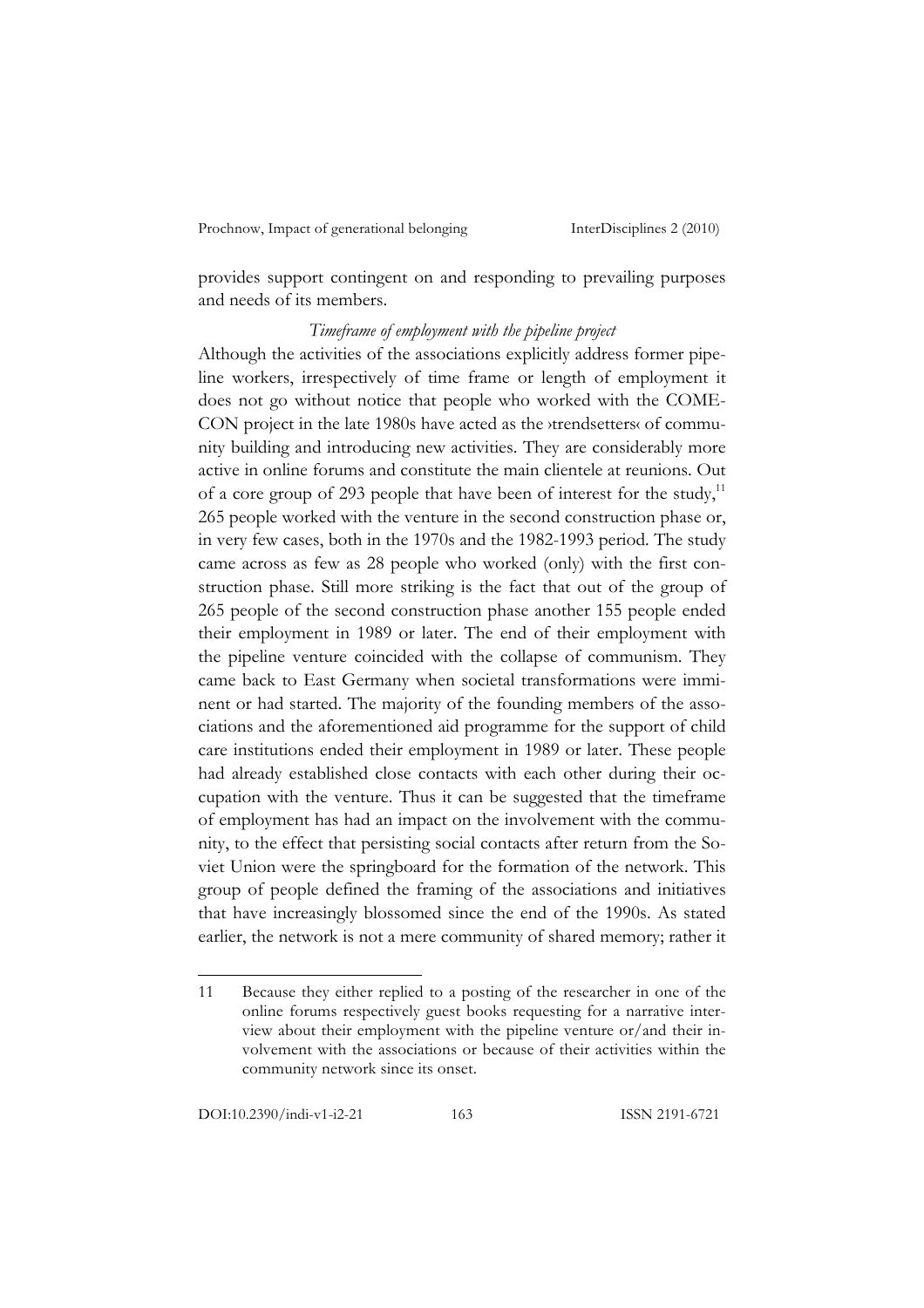provides an environment for political debate and social support. The social benefit of the community has to be considered in the context of the reforms and uncertainties during the transformation process. The majority of community members entered (East) Germany's transition process as pipeline builders who had just come back from the Soviet Union and evidently continued to rely on their social ties with former collegues during the transformation process. Network analysts have shown by the example of Hungary that network building has already been an indispensable social practice during socialism to counterbalance widespread socio-economic malfunctions and a rigid political system (Wellman & Sik 1999).12 After the collapse of socialism, networks helped to cope with the challenges people faced, for instance unemployment, loss of economic prosperity or in the case of former pipeline builders also the heartfelt sense of loss of professional prestige. 13 Indeed, post socialist culture favours the development of networks, since people reactivate practices that were cultivated during socialism. Practices of network building of former pipeline workers have been informed by their exceptional biographical experience. They relied on extant relationships to cope with typical problems of East German society since their return from the Soviet Union.

DOI:10.2390/indi-v1-i2-21 164 ISSN 2191-6721

<sup>12</sup> Against the background of shortages in material and consumer goods and a rigid political system that came along with inflexible administrative structures, network capital was an indispensable social resource in pursuit of individual social and economic interests in virtually all spheres of activity (work place, career management, family planning etc.). Life accounts of former pipeline builders, too, address strategies that were adopted in the attempt of propitiating the expectations of bilateral treaties between the GDR and the Soviet Union with conflicting economic and material availabilities. Furthermore, political defaults regarding regulation and control of movement within the Soviet Union and of social contacts with locals were circumvented through situated negotiations with respective supervisors.

<sup>13</sup> The author of this paper has discussed the aspect of a heartfelt sense of loss of recognition in a recently published article about the pipeline community (Prochnow 2010).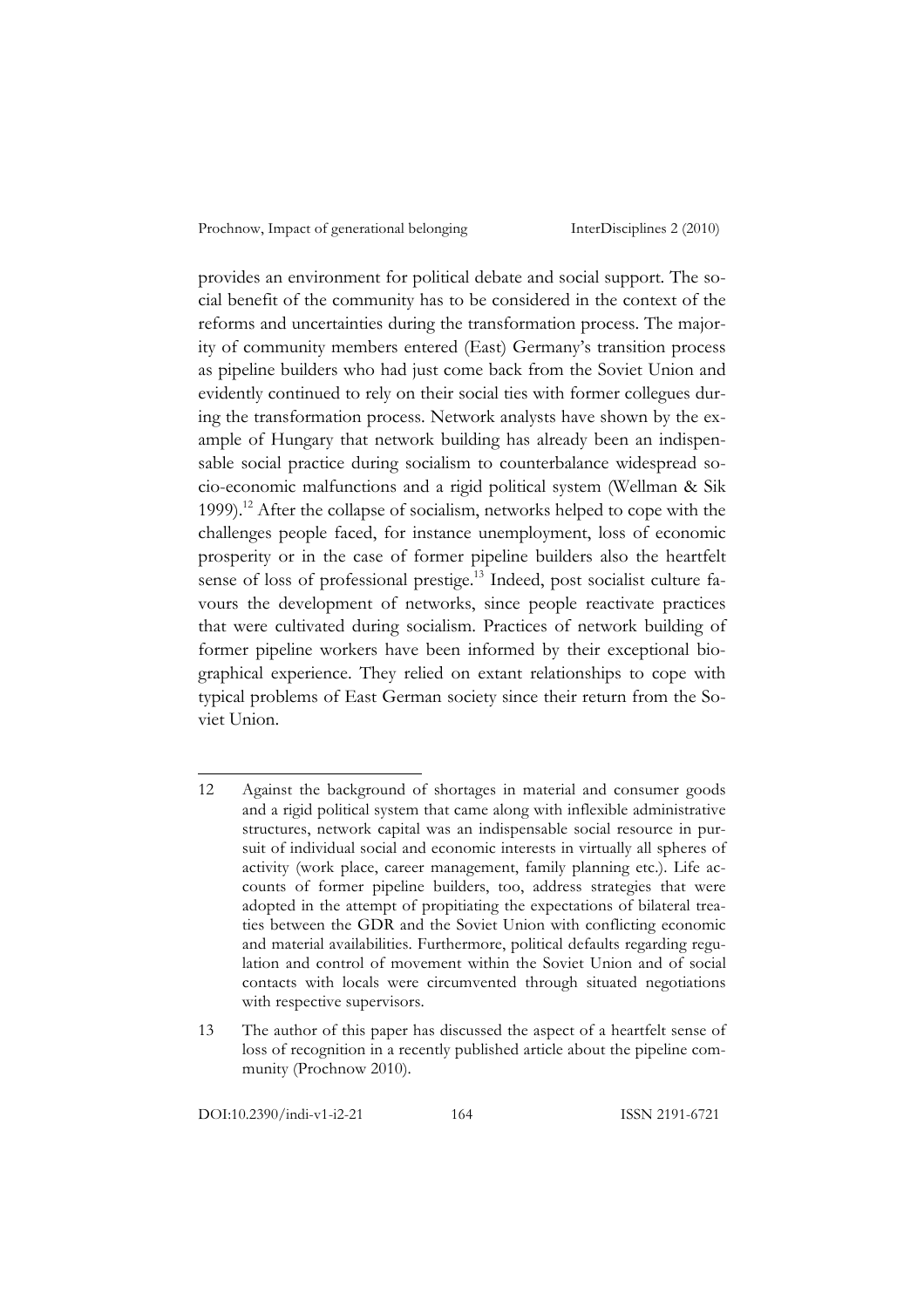#### *Persistence of interpersonal contact since the end of employment*

Maggi, a founding member of the association that was registered in 1998 participated in both construction phases. Her contract eventually expired in 1992. Since then she has maintained contact with former colleagues. In an interview in summer 2008 she describes the onset of institutionalized community building as follows:

- Maggi: [...] ten years ago we founded the association, actually this association, we all worked on the second Trasse, on the Erdgastrasse, right. And Hanni, who presides over the association, she worked with passports and visa, her husband worked with us […]. And […] we already got along well there and we stayed in touch. I stayed the longest outside and then we said: ›man, it can't be true that it's all over!‹ Let's just, or that each working unit organizes a reunion for itself, let's just try to gather something nationwide.14 […]
- Maggi: We wrote [letters], everyone collected contact details, collected contact details and when it took place, man! And we send out [announcements] and also asked for spreading the word and so on. Who knows other people, they can all be invited. We set any date, we calculated what we might need more or less, back then it was still dirt cheap.15
- 14 Maggi: […] vor zehn Jahren haben wir den Verein gegründet, eigentlich dieser Verein, wir waren alle an der zweiten Trasse, an der Erdgastrasse, ne. Und die Hanni, die dem Verein bei uns vorsteht, die war bei uns Pass-Visa, ihr Mann der war bei uns […]. Und […] wir haben uns dort schon gut verstanden und wir sind in Kontakt geblieben. Ich war dann am längsten mit draußen und dann haben wir gesagt ›man das kann doch nicht sein, dass das alles gewesen ist!‹ Lass uns doch einfach mal, oder dass jedes Gewerk sich einfach mal ein Treffen organisiert, lass uns doch einfach mal probieren, ob wir nicht mal überdimensional was zusammenkriegen.
- 15 Maggi: Wir haben angeschrieben, jeder hat Adressen gesammelt, Adressen gesammelt und als, es war Wahnsinn! Und /äh/ haben wir rausgeschickt und haben eben drum auch gebeten Mund-

DOI:10.2390/indi-v1-i2-21 165 ISSN 2191-6721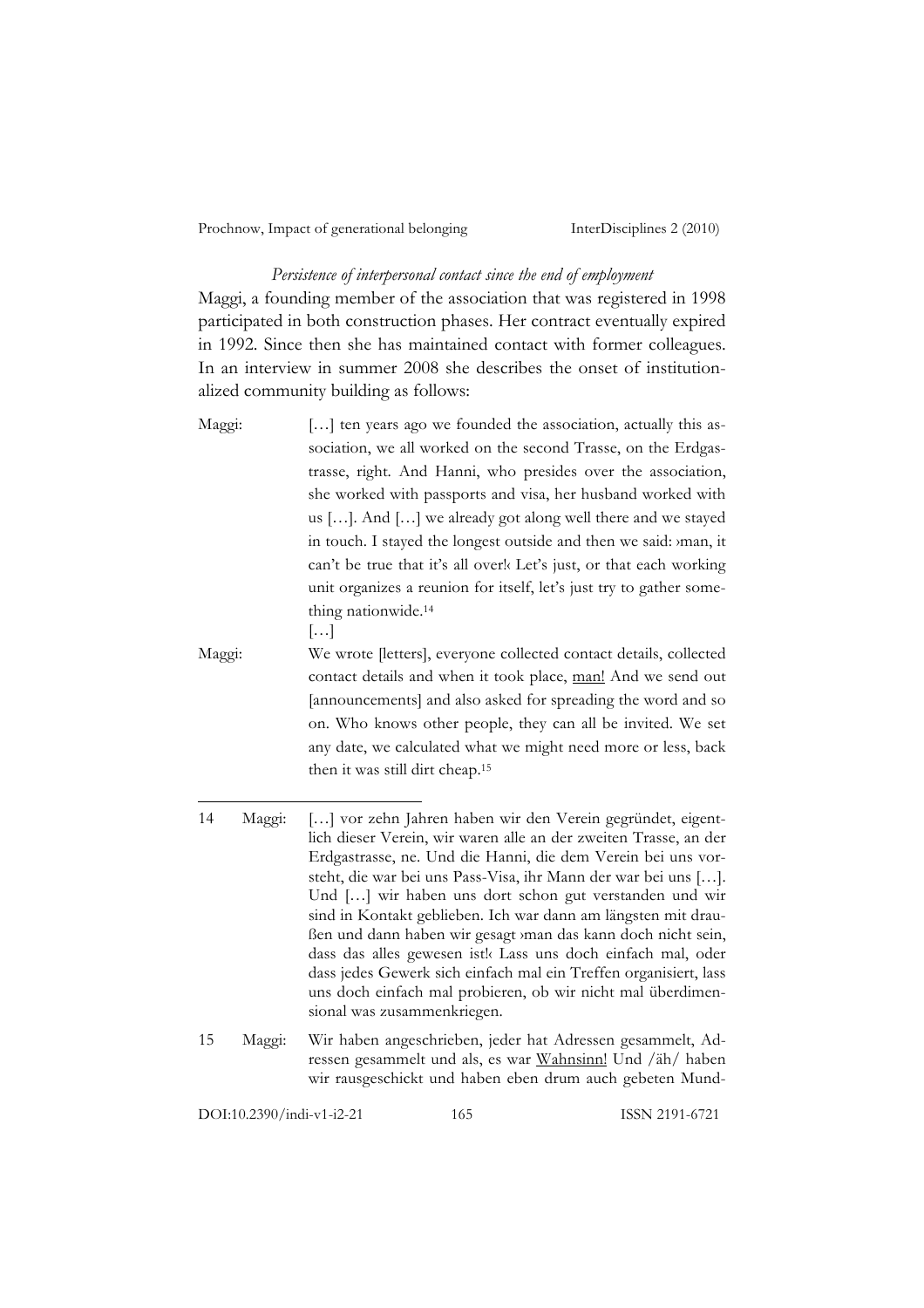|              | ا…ا                                                                                  |
|--------------|--------------------------------------------------------------------------------------|
| Maggi:       | Well, then we had our first reunion with a peak of, I think,                         |
|              | $1,400$ people!                                                                      |
| Interviewer: | God, that is really a lot.                                                           |
| Maggi:       | Including Drushba-Trasse. [] I did some research and every-                          |
|              | thing, well meanwhile they are  I'm already one of the                               |
|              | youngest. And a lot of [them] are going like $\frac{\partial}{\partial h}$ 1 haven't |
|              | found this one and that note, I say, well maybe you should                           |
|              | have taken a paper, should have written, and if I would have                         |
|              | known that none of my people are comings or like that, well                          |
|              | they give that line, too, what can $I \dots^{16}$                                    |

The founding of associations was an act of bringing together different groups of people and several informal networks that had existed permanently since the end of the pipeline project. The example of Maggi shows that the initiators of the first reunion had not been home for more than six years or so. The organization cost them nothing more than sending out letters or doing phone calls and apart from that relying on word-of-mouth advertising. By contrast, reaching pipeline builders from the 1970s involved »research« and seizing more initiative. First generation pipeline builders obviously had no active network at their dis-

- 16 Maggi: Ja, und da hatten wir das erste Treffen, […] da hatten wir, glaube ich, Spitze mit 1.400 Leuten!
	- I: Gott, das ist ja echt viel.
	- Maggi: Mit Drushba-Trasse. […] Ich noch rumrecherchiert und alles Mögliche, na die sind ja nun mittlerweile … ich bin ja auch schon ziemlich eine der Jüngsten mit. […] Und viele der Art kommen natürlich auch, ›/äh/wir haben den nicht gefunden und das nicht«, ich sag: naja, hättste vielleicht mal das Blatt genommen, hättste mal hingeschrieben und ›hätt ich das gewusst, dass keiner von meinen Leuten da ist« oder so, naja solche Sprüche kommen auch, was soll ich dazu …

DOI:10.2390/indi-v1-i2-21 166 ISSN 2191-6721

l

propaganda weiterzumachen und und und. Wer noch Leute kennt, kann er einladen. Hast du irgendwo Termine hingesetzt, haben wir ungefähr kalkuliert, was wir da vielleicht brauchten, da war das ja noch spuckebillig. […]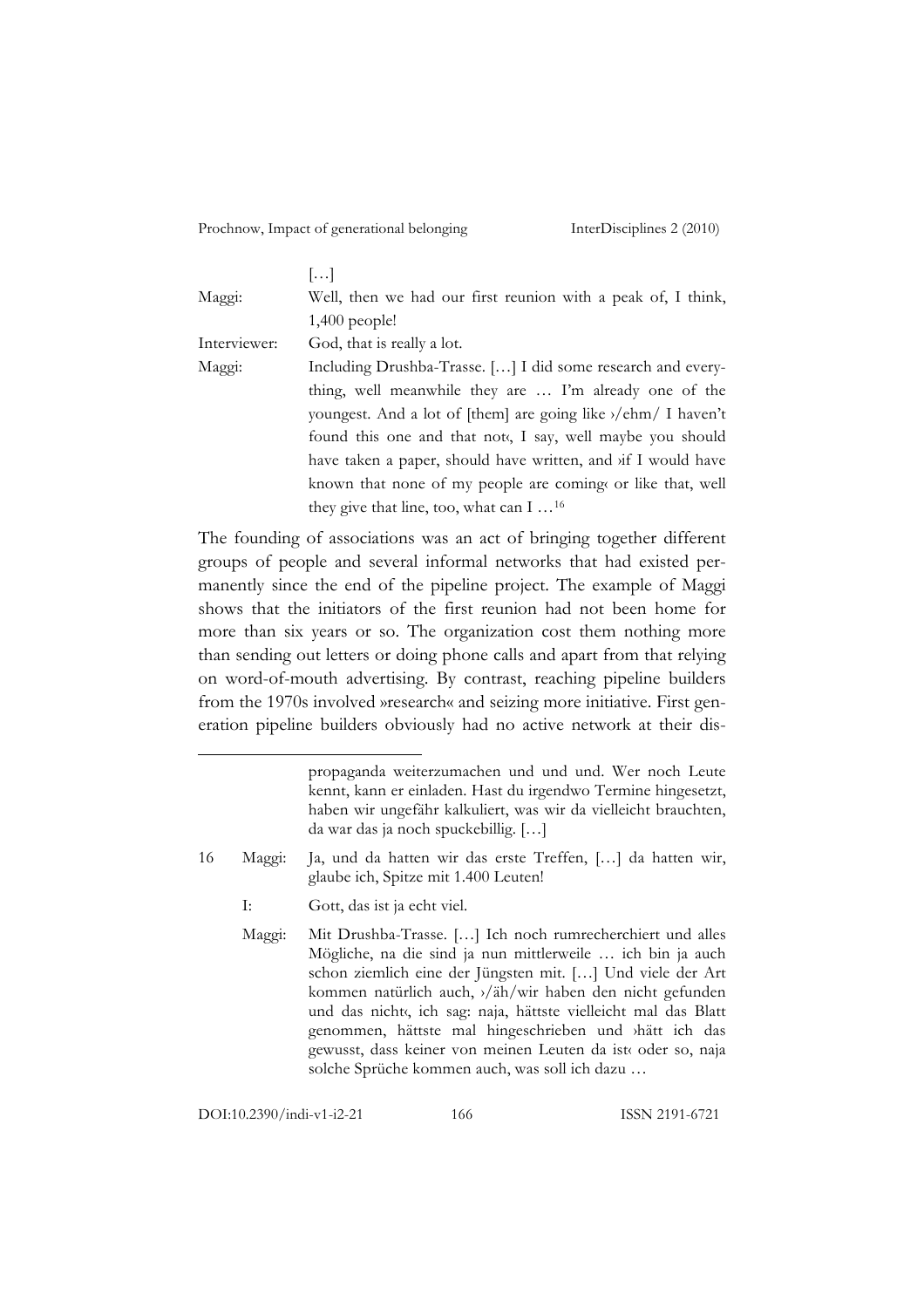posal that enabled them to activate word-of-mouth advertising. In the end a few of them came to the reunion, but according to Maggi those taking part were not satisfied with what or better who they found. Maggi comments on the attitude of first generation pipeline builders by using what American anthropologist Claudia Mitchell-Kernan called marking, respectively mocking in terms of direct speech. By using first person singular (or plural) and voice manipulation »the marker attempts to report not only what was said but the way it was said, in order to offer implicit comment on the speaker's background, personality, or intent« (Mitchell-Kernan 1972: 176). This message form reveals characterizations and judgements on those imitated and signifies Maggi's generalised estimation of the social relations between first and second generation pipeline builders. In her point of view, first generation pipeline builders have hardly anything to contribute to the community. It can be assumed that they have been marginalised in the community building process right from the beginning, due to a lack of social ties that they probably had lost in the period of time after the end of their employment at the end of the 1970s.

#### **Performances of first generation pipeline builders**

Network building strategies and a correlating expansion of the communicative infrastructure constitute an essential distinctive social practice that members of the community of former pipeline builders have adopted throughout the transformation process. They have profoundly benefited from social ties that already had been forged during their employment with the economic venture. After all, mastery of computer-mediated communication has become a crucial requirement for participation in everyday issues of the non-local community. It is on the various electronic forums and platforms where communicative memory (cf. Welzer 2002) is performed, where reunions and face-to-face meetings are announced, where people express all kinds of requests, articulate ideas for future activities and coordinate them. The Internet also connects pipeline builders that maintain looser social relations and in a lot of cases presents the onset for mutual activity and support.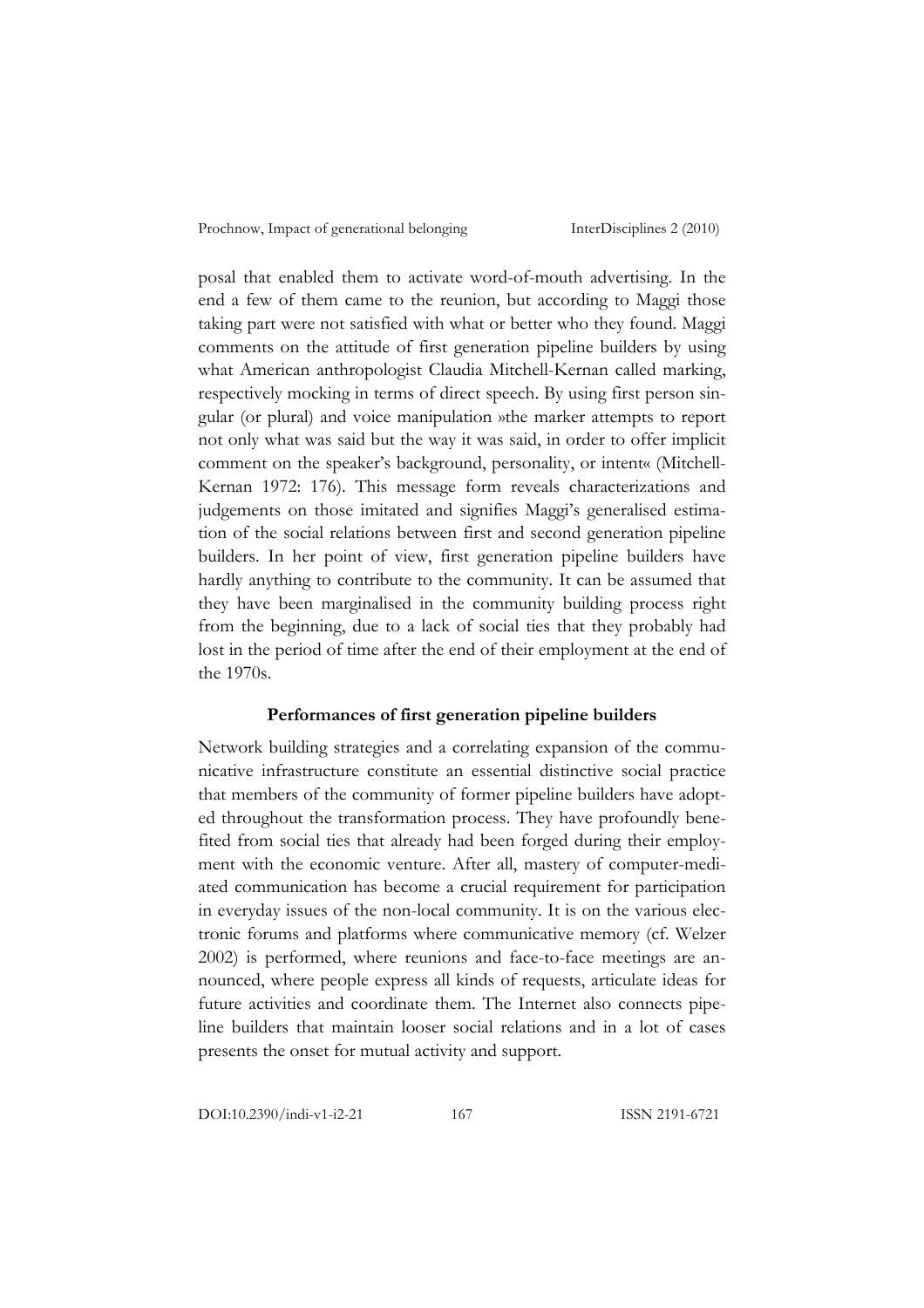Regarding the competences that a member needs to display in order to facilitate participation in the community's activities, it might be assumed that aspects of marginalization and exclusion of first generation workers are grounded in age difference. Studies on the appropriation of new communication media have called attention to a »digital divide« that, among other things, is grounded in age differences, i.e. older people have either less access or less preferences in computer-mediated communication (Haythornthwaite & Wellmann 2002). A quantitative study on *The digital divide in Germany* from 2002 identified two factors that might also explain the perpetuated generational cleavage in the community of former pipeline workers: firstly, use of the personal computer and the Internet hitherto has been more prevalent in West Germany than in East Germany. Secondly, the Internet has bypassed age groups of sixty years and older (Wagner et al. 2002). A qualitative inquiry on generational differences in media use in Germany also found that older generations are less involved in the electronically mediated environment. Following Mannheim, the authors argue that fundamental educational competences, and thus computer skills, are acquired during adolescence or adult onset. Therefore, computer use increasingly deprives of the »conjunctive space of experiences $\alpha^{17}$  of those generations who did not grow up in the computer age (Bohnsack & Schäffer 2002). But how tenable is an argument that grounds the explanation of a generational divide in the pipeline builder's network in a universal graduation of cohorts rather than following the group specific logic of periodization? It was argued earlier on that the date of expiration of the contract and return to Germany had an impact on the involvement with the community. Those who came back in 1989 or later appeared as the trendsetters of community building. Acknowledging this, a cohort-based definition of generations of pipeline workers must be avoided. Rather, generation has to be understood by

<sup>17</sup> Ralf Bohnsack describes generation as a »conjunctive space of experiences«, conceiving of »conjunction« as corresponding to distinction in the sense of mostly unquestioned practices that mark social belonging (Wolf & Burkart 2002: 16; Bohnsack & Schäffer 2002: 249).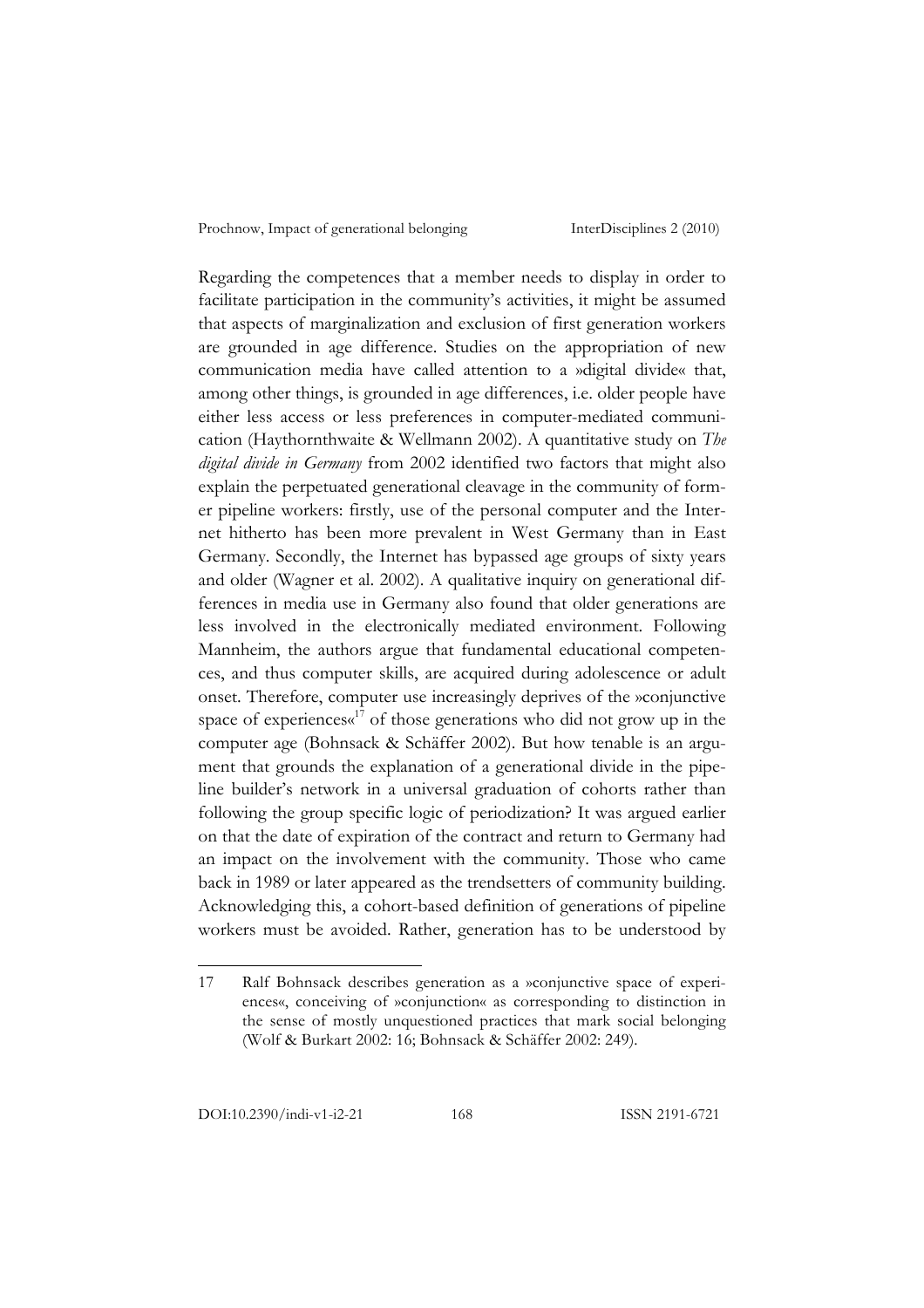strict reference to the period of the GDR's pipeline venture and when people got involved with it and when their contract expired.

Indeed, when the first online forum was installed in 1999, a lot of second generation pipeline builders were in their early or mid thirties and thus already belonged to the »technology generation« (Bohnsack & Schäffer 2002: 258) or were at least closer to it. The founding members of the associations, who – to crown it all – had a computer scientist among them, soon introduced communicative conventions that probably outdistanced older age groups, born in the 1950s or even earlier, from the network building process. A married couple, today in their mid and late fifties that met when both were working with the pipeline project in the 1970s reflect about their standing in the community as follows:

| Peter:   |          | [] It's just a shame, today I'd like to meet some of them<br>again, but we have drifted apart, it is now 30 years ago.                                                                                                                       |
|----------|----------|----------------------------------------------------------------------------------------------------------------------------------------------------------------------------------------------------------------------------------------------|
| Ricarda: |          | Yeah, today one has different opportunities. Today there is the                                                                                                                                                                              |
|          |          | Internet and all these things, but that didn't exist back then.                                                                                                                                                                              |
| Peter:   |          | [addresses the interviewer] Well, like I said, I contacted you                                                                                                                                                                               |
|          |          | because of your ad in the Internet.                                                                                                                                                                                                          |
| Ricarda: |          | [addresses Peter] Well look, when we went to the Trasse, we                                                                                                                                                                                  |
|          |          | were both relatively young. There were a lot of people that                                                                                                                                                                                  |
|          |          | already had family. Well, they were in their late twenties and in                                                                                                                                                                            |
|          |          | some cases even older. Who knows how old they are by now. <sup>18</sup>                                                                                                                                                                      |
| 18       | Peter:   | [] Ist bloß schade, ich würde gerne den einen oder anderen<br>heute mal wieder sehen wollen, aber man hat sich auseinander<br>gelebt, das sind dreißig Jahre her.                                                                            |
|          |          | Ricarda: Ja, heute hat man ganz andere Mittel. Heute gibt's das Internet<br>und das alles mögliche, aber war ja damals nicht so.                                                                                                             |
|          | Peter:   | Na wie gesagt, ich hab mich ja auf Ihre Annonce gemeldet im<br>Internet.                                                                                                                                                                     |
|          | Ricarda: | Na guck mal, als wir zur Trasse gegangen sind, wir waren noch<br>beide relativ jung, da waren viele, die hatten schon Familie ge-<br>habt. Also die waren schon Ende Zwanzig und teilweise noch<br>älter. Wer weiß, wie alt, die jetzt sind. |

DOI:10.2390/indi-v1-i2-21 169 ISSN 2191-6721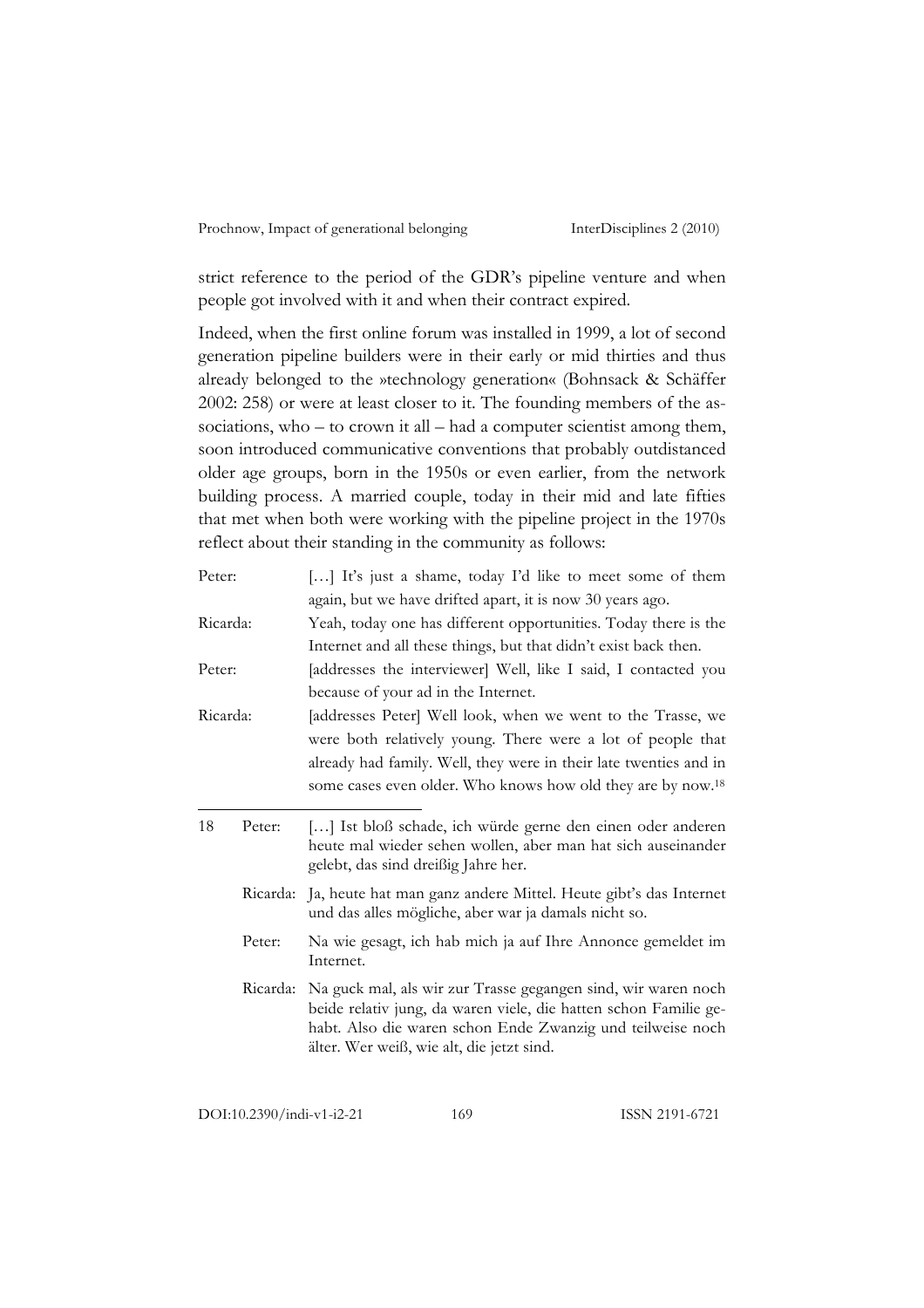| Peter:       | Maybe they don't have access to the Internet and are already       |
|--------------|--------------------------------------------------------------------|
|              | retired and [???].                                                 |
| Ricarda:     | Yeah, Yeah, who knows how old they are by now. I was only          |
|              | 19 when I went to the Trasse, had just finished my apprentice-     |
|              | ship.                                                              |
|              | $\left  \ldots \right $                                            |
| Interviewer: | /Mhm/ So you actually tried to find former colleagues?             |
| Ricarda:     | Yeah, Yeah.                                                        |
| Peter:       | We tried that and still do. I also carry on going on that Web-     |
|              | page and check out who signed in and stuff.                        |
| Interviewer: | The webpages of the associations?                                  |
| Peter:       | Yeah, Drushba-Trasse.de or, well, the                              |
| Ricarda:     | But we are especially interested in our time, a lot there is after |
|              | our time. <sup>19</sup>                                            |

| 19 | Peter:                                             | Die haben vielleicht kein Internet und sind auch schon im<br>Rentenalter und [???].                                                                                  |  |
|----|----------------------------------------------------|----------------------------------------------------------------------------------------------------------------------------------------------------------------------|--|
|    |                                                    | Ricarda: Ja, ja, wer weiß wie alt die jetzt sind. Ich war ja man gerade 19,<br>als ich zur Trasse gegangen bin. Hatte gerade ausgelernt.                             |  |
|    | I:                                                 | $\left[\ldots\right]$<br>/Mhm/ Also haben sie versucht alte Kollegen wiederzufin-<br>den?                                                                            |  |
|    | Ricarda: Ja, Ja.                                   |                                                                                                                                                                      |  |
|    | Peter:                                             | Das haben wir versucht und versuchen wir weiter immer noch.<br>Ich bin auch immer wieder auf der Internetseite und guck<br>nach, wer sich da eingetragen hat und so. |  |
|    | I:                                                 | Auf der Internetseite von den Trassenvereinen?                                                                                                                       |  |
|    | Peter:                                             | Ja, Drushba-Trasse.de oder hier diese                                                                                                                                |  |
|    |                                                    | Ricarda: Aber uns interessiert speziell unsere Zeit [] sehr viel ist ja<br>jetzt nach unserer Zeit []                                                                |  |
|    | DOI:10.2390/indi-v1-i2-21<br>ISSN 2191-6721<br>170 |                                                                                                                                                                      |  |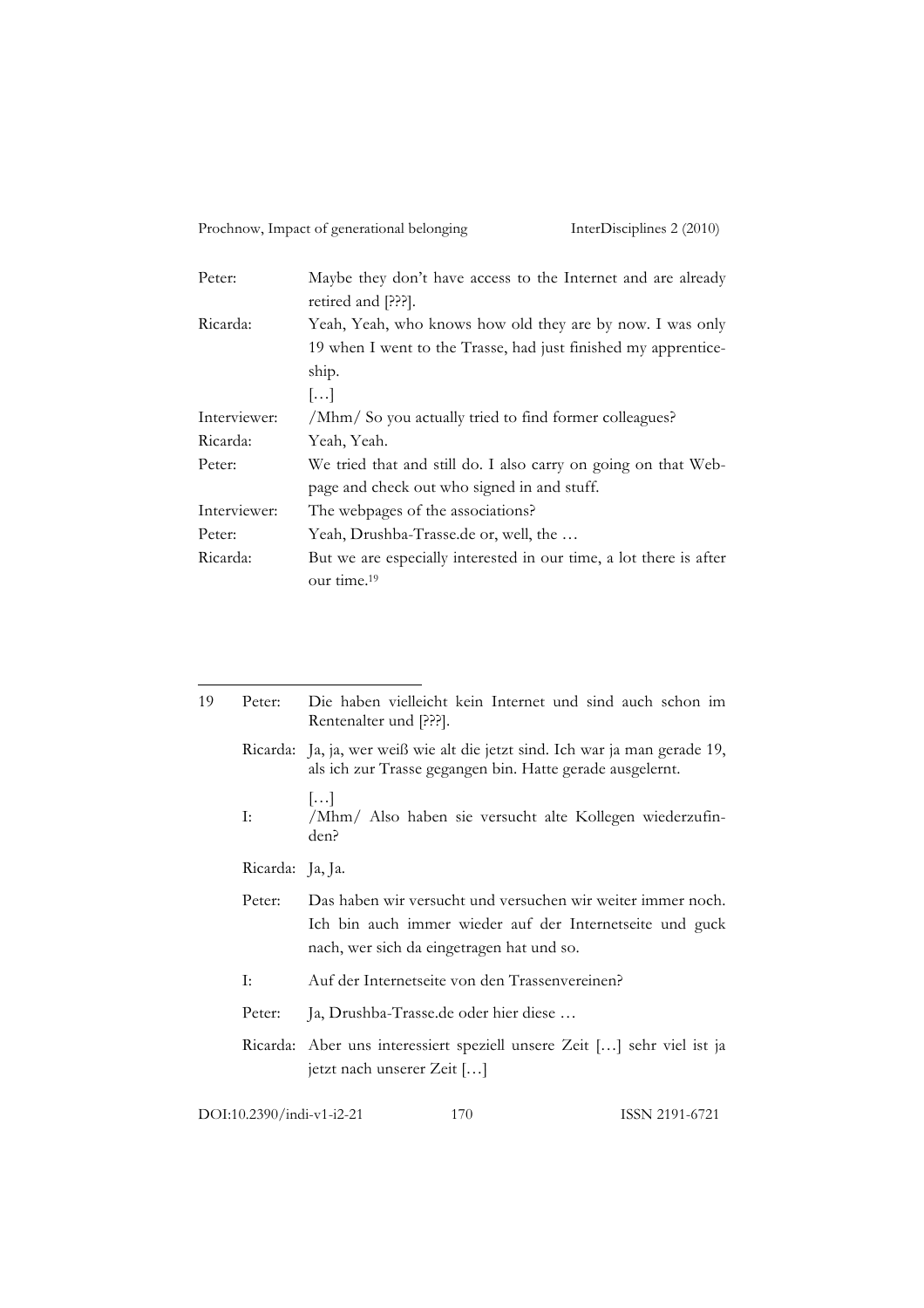Peter and Ricarda are aware of the societal opportunities provided by the Internet and of the communicative conditions that have established among the community. For years they have been observing the postings in the forums. In 2003 they posted a search request themselves. Their request shows the same restrictive preferences as search requests by second generation pipeline builders, i.e. they are in particular looking for people who were working with their work units or at the same construction sites. Unfortunately, none of their former colleagues reacted to the posting. When Peter explains that he and his wife have lost contact and drifted apart from former colleagues, Ricarda tosses in that »today one has different opportunities« because of the Internet. The temporal deictic expression »today« and the modal particle »one« involves a comparison between social practices of first and second generation pipeline builders. Ricarda assumes that upcoming new communication media at the time when the second construction phase expired facilitated the maintenance of social contacts. Peter and Ricarda furthermore see reasons for absent reactions to their request in a lack of Internet access among first generation workers that are either their age or even older, implying that their generation is usually less active online. In addition, they suggest that skills in the use of online communication tools are acquired and employed during working life, as is most probably the case for them, a secretary and a machine operator. They presume that former colleagues might already have withdrawn from working life, meaning that retirees presumably have no access to the Internet. What also becomes apparent from their account is that at least Ricarda does not perceive the Internet and thus computer mediated communication an inherent part of everyday life. Her and her husband's online activities are explained by urging an age-related argument, i.e. stating that they have been among the youngest during their term of employment. However, later on in the interview Peter objects and distances himself from his wife's assumption, as he stresses that it was him who found the interview request online and reacted to it. Indeed, he has turned the former children's bedroom into a home office equipped with computer, Internet access, Webcam, scanner and copy machine. Despite his familiarity with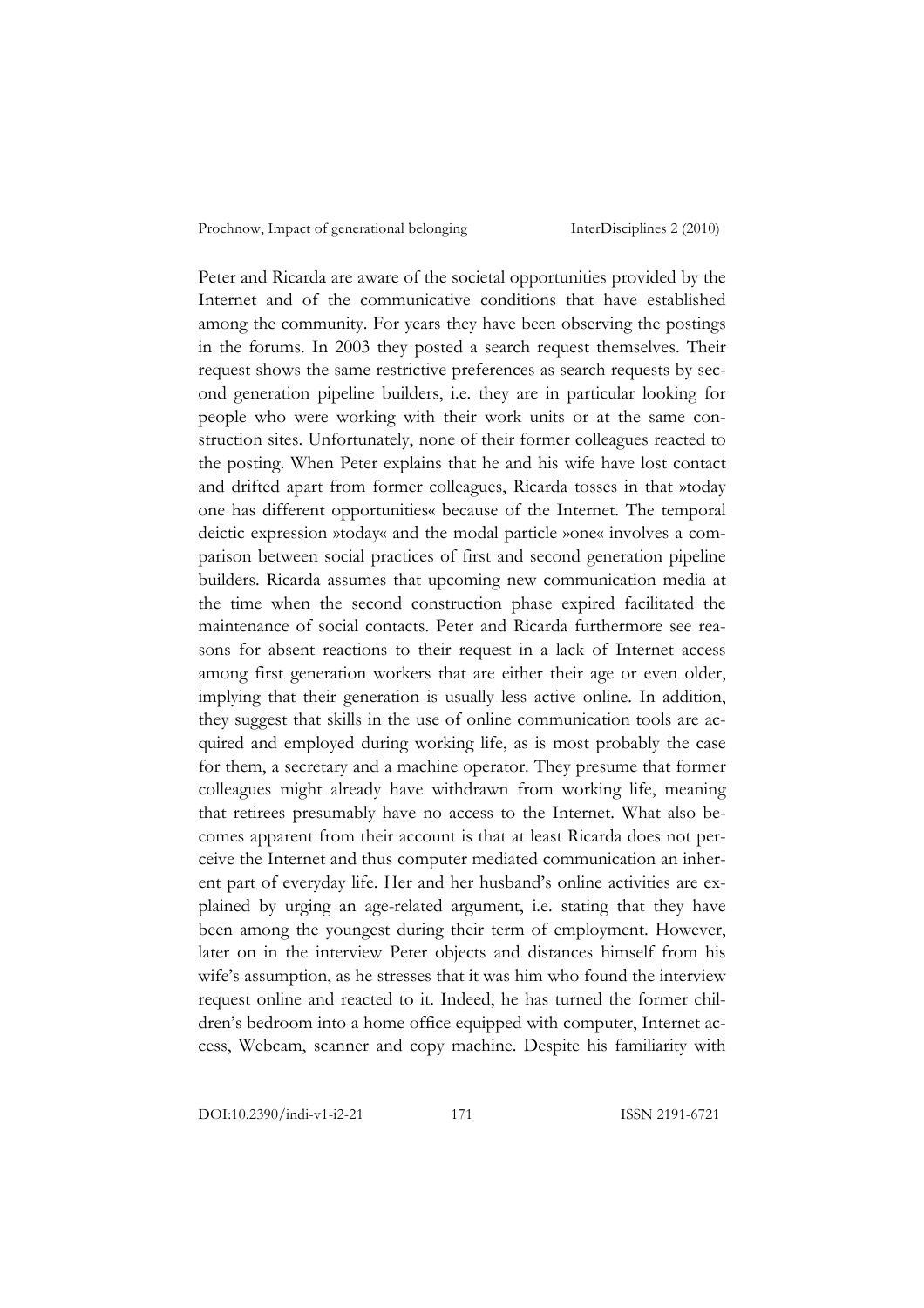new technologies, he failed with establishing contacts with former colleagues »from our time« even when he had the opportunity:

| Peter:   | [] There was lately another posting by a daughter of a form-       |
|----------|--------------------------------------------------------------------|
|          | er colleague [] who turns sixty now [] and well she looked         |
|          | for companions from that time, who would know him and,             |
|          | well, then I also scanned some pictures of him for her, sent       |
|          | them to her via E-mail, but she said, she replied then, she        |
|          | would already know them []. And then this also, well [???].        |
| Ricarda: | Well, two of my colleagues, former colleagues, also worked         |
|          | with the AOK, I ran into them accidentally at a staff meeting.     |
|          | Yeah, but meanwhile                                                |
| Peter:   | But even from my own brigade, as I said, so far there has only     |
|          | been my former brigadier here in Michendorf, but he isn't here     |
|          | anymore and so nearly all contacts /ehm/ [.] have broken           |
|          | down.                                                              |
| Ricarda: | Yeah.                                                              |
| Peter:   | That is too bad, really.                                           |
| Ricarda: | Well, meanwhile it's nearly thirty years ago, right? <sup>20</sup> |
|          |                                                                    |

<sup>20</sup> Peter: […] Da war letztens wieder ein Eintrag drin von einer Tochter von einem ehemaligen Arbeitskollegen, […] der wird jetzt sechzig […] und da hat sie auch aus der Zeit Mitstreiter gesucht, die ihn kennen und da hatte ich ihr auch mal ein paar Bilder eingescannt von ihm, habe sie ihr hingeschickt per Email, aber sagt sie, da schrieb sie dann zurück, die hat sie schon [...]. Da hat sich das auch ein bisschen jetzt [???].

- Ricarda: Ja und zwei Kolleginnen, ehemalige Kolleginnen, die haben auch bei der AOK gearbeitet, die habe ich dann durch Zufall bei der Personalversammlung mal wieder getroffen. Ja aber mittlerweile …
- Peter: Aber selbst aus der eigenen Brigade, wie gesagt, war bisher nur mein ehemaliger Brigadier hier in Michendorf, den gibt's aber hier auch nicht mehr und somit ist da jetzt fast jeglicher Kontakt /äh/ [.] abgebrochen.

Ricarda: Ja.

DOI:10.2390/indi-v1-i2-21 172 ISSN 2191-6721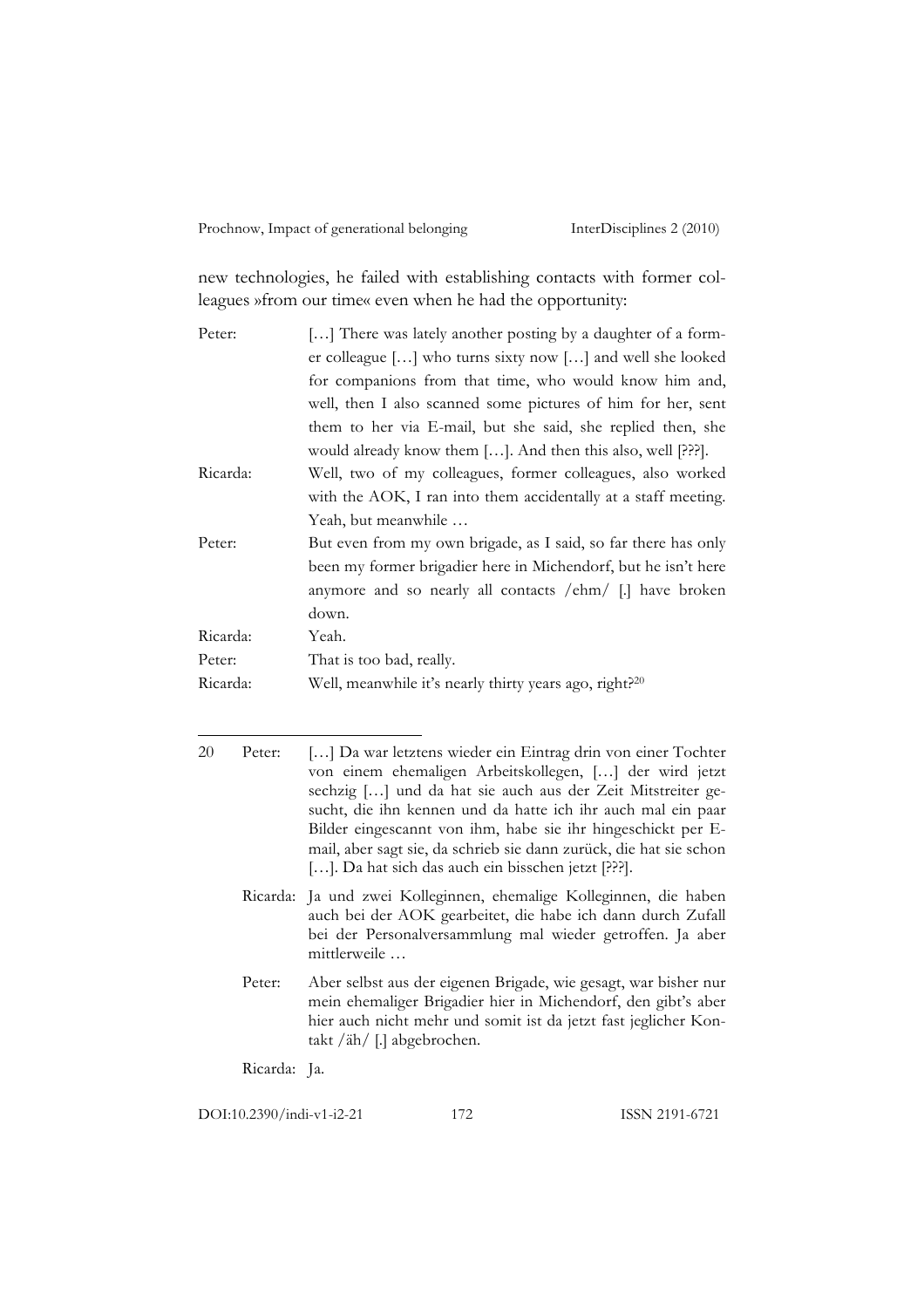In fact, a closer look at the current age composition of the second generation that constitutes the majority of the community network of former pipeline builders reveals a wide range of ages, reaching from early forties of those having worked with the venture subsequent to their completion of professional training to mid sixties of those having been appointed to leading positions on grounds of professional experience. Even though it cannot be denied that today a large part of community members are noticeably younger than workers from the 1970s term, older cohorts are not outnumbered in a way that makes a generalization of age-related arguments viable. Not least Maggi, a key actor of the foundation of the associations, is already in her mid fifties. More revealing than stressing agedifferences for understanding Ricarda's and Peter's problems to integrate into the community seems the recurring deictic differentiation between two timeframes that are perceived as two separate entities by former pipeline builders. Even though Peter and Ricarda see themselves as former pipeline builders, they clearly identify with a specific time frame. The cases of first and second generation pipeline workers whose biographies at a first glance show a lot of similarities<sup>21</sup> reveal that membership in the community is not inevitably associated with age. Instead, it is equally imperative how biographical events correspond to historical events. It is these interrelations that yield patterns of performance and belonging. The age of former pipeline builders has been less fundamental for the community building process than the timeframe of employment, as Ricarda confirms when noting that her employment ended already thirty years ago. The self-labelling of the associations as *Trassenvereine* (pipeline associations) can not hide the fact that social belonging to the community is determined by more facts than self-identification with a label, as clarified by Ricarda's and Peter's account:

DOI:10.2390/indi-v1-i2-21 173 ISSN 2191-6721

Peter: Das ist schlecht, ja.

Ricarda: Naja, nun sind ja mittlerweile fast dreißig Jahre vergangen, ne.

<sup>21</sup> Apart from the participation in a prestigious economic endeavour of the GDR also the experience of the events in 1989 and the restructuring of the East German society.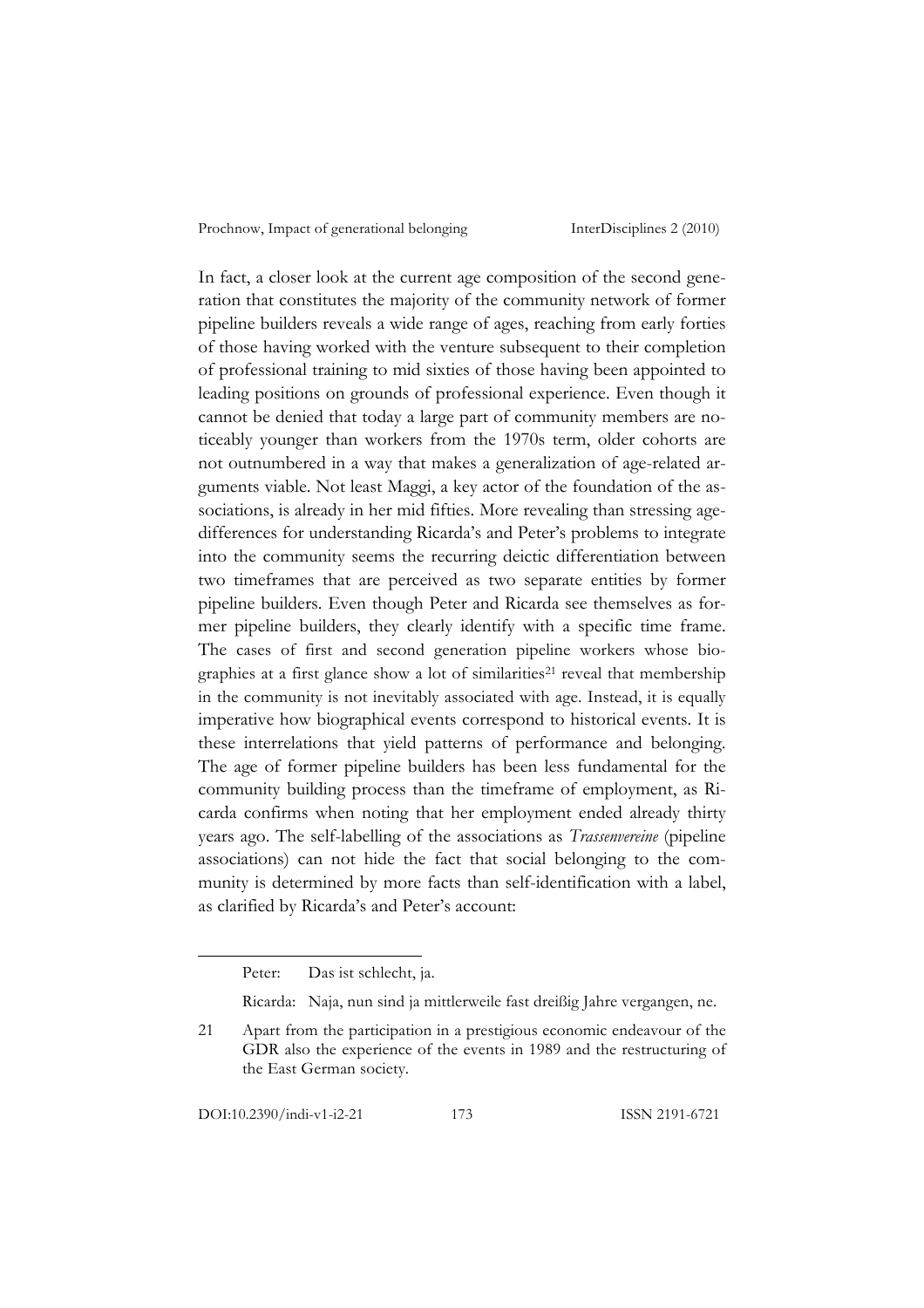| Interviewer: | You also said some other time <sup>22</sup> /ehm/ these reunions, you're |
|--------------|--------------------------------------------------------------------------|
|              | not that much into them. Could you again a little bit                    |
| Ricarda:     | Well, actually yes, but /ehm/ we participated in a reunion, but          |
|              | there was hardly anyone from our time. And when I go to                  |
|              | such a reunion, then I'd really like /ehm/ to meet former col-           |
|              | leagues.                                                                 |
| Peter:       | But that was already a few years ago.                                    |
| Interviewer: | $/Mhm/$ .                                                                |
| Peter:       | [] And the time of the Drushba Pipeline, in fact we met two              |
|              | couples that were from our time, but they worked /ehm/ on                |
|              | different sites that we didn't know.                                     |
|              | $\left[\ldots\right]$                                                    |
| Ricarda:     | But exactly from our sites you didn't know anyone, and that              |
|              | isn't fun.                                                               |
| Peter:       | Sure you                                                                 |
| Ricarda:     | $\mathrel{\sqsubset}$ talked to them, too                                |
| Peter:       | $\mathsf{\sqsubseteq}$ talked to them, too                               |
| Ricarda:     | $\mathsf{\sqcup}$ but $\ldots$                                           |
| Peter:       | how it has been going and what they were up to there, but it             |
|              | wasn't what we expected from it and, well, for that reason we            |
|              | aren't that much into these reunions anymore. <sup>23</sup>              |

22 During a telephone conversation.

23 I: Sie hatten auch mal gesagt /äh/, das mit den Trassentreffen, das liegt Ihnen auch nicht so. Können sie das noch mal ein bisschen …

Ricarda: Doch eigentlich ja, aber /äh/, wir haben an einem Trassentreffen teilgenommen, aber da war kaum jemand von unserer Zeit. Und wenn ich zu so einem Trassentreffen gehe, dann würde ich schon ganz gerne /äh/ mit ehemaligen Kollegen mich treffen wollen.

Peter: Das war aber vor einigen Jahren.

I:  $/Mhm/$ .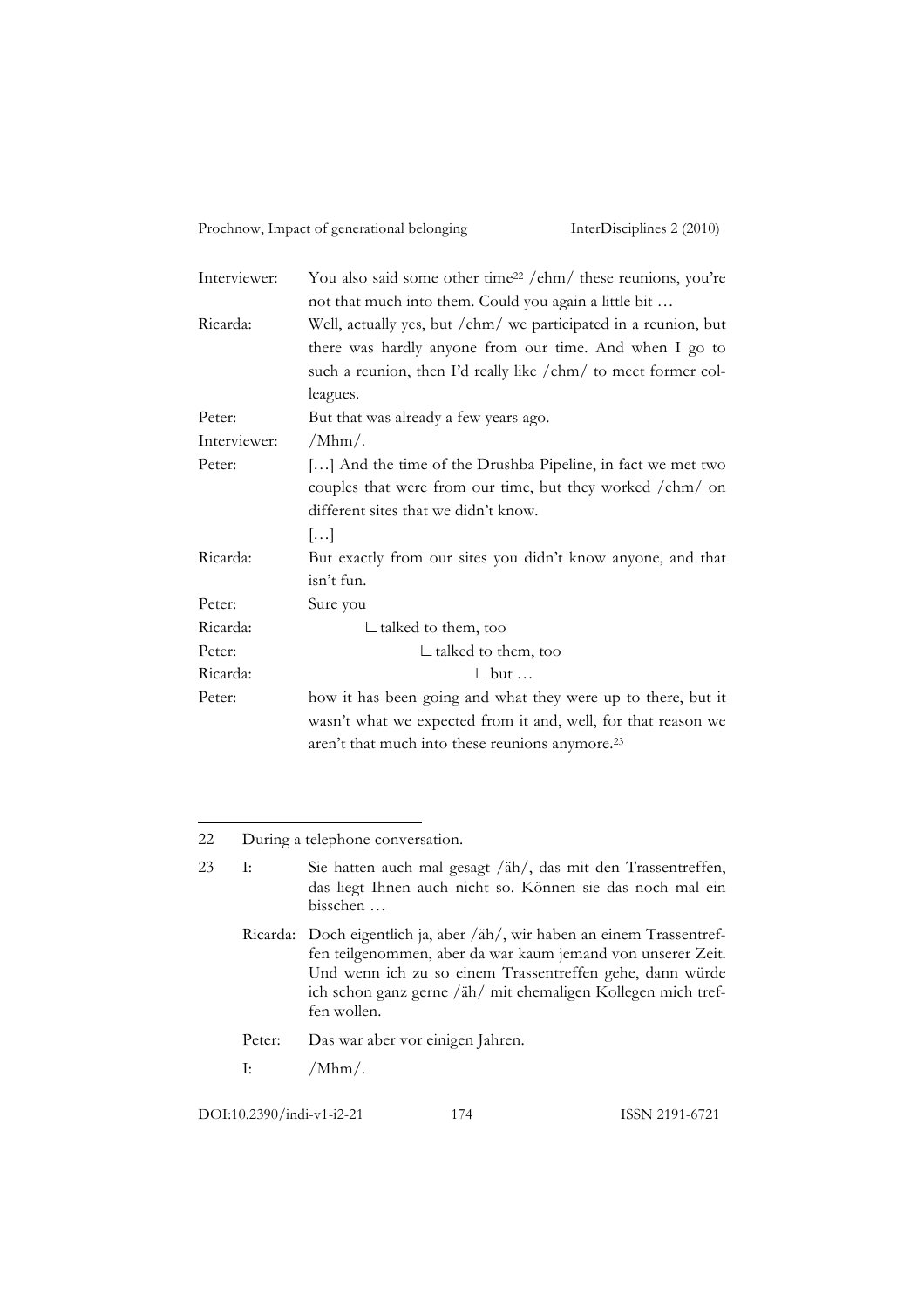Even though pipeline builders from the first construction phase feel less attracted by the social milieu of the associations, they still benefit from certain features provided by the associations. Ellen, who was introduced at the beginning of the paper, found three friends via the network forum in 2008. Their search requests appeared in the forums years apart from each other. The first of them posted as early as 2001, in 2003 a second and third friend, one of them living in Switzerland now, left a posting. In January 2008 Ellen sent her request. Just having been introduced to the Internet by her son, she looked through postings from previous years. She immediately contacted her old friends, and the four of them arranged a meeting at the reunion that fortunately took place the same year. Ellen appreciates the possibilities that have opened up to her on account of the association's online forums and will probably carry on using it in an attempt to find further friends. However, she also states that she had no feeling of belonging when attending the reunion:

DOI:10.2390/indi-v1-i2-21 175 ISSN 2191-6721

Peter: […] Und die Drushba-Trassenzeit, wir haben zwar auch zwei Ehepaare kennengelernt, die waren aus unserer Zeit, aber die waren /äh/ auf Baustellen, die wir nicht kannten. Ricarda: Aber direkt von unserer, unseren Baustellen kannte man keinen und das macht ja keinen Spaß. Peter: Sicher man hat sich mit denen Ricarda: ∟auch unterhalten Peter: ∟auch unterhalten Ricarda: ∟aber … Peter: wie es denen so ergangen ist und was die da so getrieben haben, aber es war nicht das, was wir uns da vorgestellt haben und aus dem Grund sind wir da jetzt nicht so auf diese Trassentreffen mehr aus.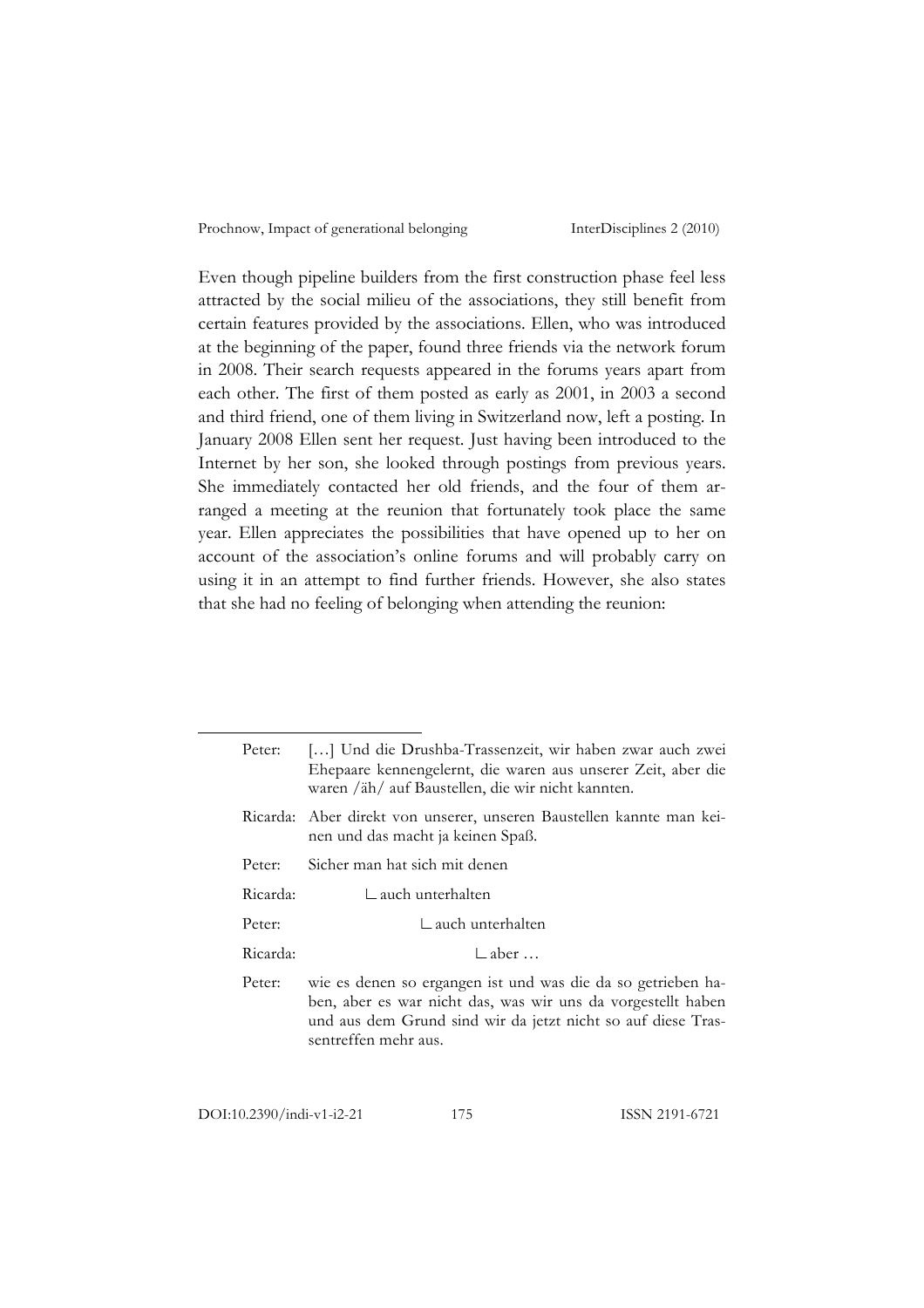| Ellen:       | [] and well, then he wrote, well what do you think, shall we       |
|--------------|--------------------------------------------------------------------|
|              | go there? And I said, sure we go, we have been crazy back          |
|              | then, so we can do it today anyway. But we realized that we        |
|              | didn't fit in there. I had a feeling like that.                    |
| Interviewer: | /Mhm/ Coco, too, or not?                                           |
| Ellen:       | Yeah, Yeah, Yeah, I don't know. We didn't say we'll go there       |
|              | again in two years. We haven't said that yet, right? Cause, well I |
|              | actually hope that I'll find my two girlfriends [names], these     |
|              | two I am actually looking for. But see, I found these ones         |
|              | again by chance after 5 years.                                     |
| Interview:   | $\Box$ That's true.                                                |
| Ellen:       | Right, and I think now that the Internet is increasing, it is      |
|              | possible $[\dots]$ . <sup>24</sup>                                 |

Ellen does not go into further detail if she will see her friends again or not. But what becomes clear from her account similar to Ricarda's and Peter's conclusions is that first generation pipeline builders have lost a connection to former friends many years ago. Irrespectively of how many experiences these people share, they have not been able to re-establish a social and emotional connection after almost three decades

- I: /Mhm/ Der Coco auch, oder?
- Ellen: Ja, ja, ja ich weiß nicht. Wir haben nicht gesagt, wir fahren in zwei Jahren wieder hin. Das haben wir erstmal nicht gesagt, ne. Weil doch, ja, ich hoffe eben, dass ich noch meine beiden Freundinnen da wiederfinde, [Namen], die beiden, die suche ich eigentlich. Aber guck mal die hier habe ich auch durch Zufall nach fünf Jahren wieder gefunden.
- I: ∟ Jaja, das stimmt.
- Ellen: Ne, und ich denke, wenn das jetzt mit dem Internet immer mehr wird, das kann sein […].

DOI:10.2390/indi-v1-i2-21 176 ISSN 2191-6721

<sup>24</sup> Ellen: Und da hatt' er eben geschrieben, ja was meinste wollen wir hin, da habe ich gesagt, ja na klar, wir waren früher verrückt, also können wir es heute noch mal machen. Aber wir haben gemerkt, dass wir da nicht hingepasst haben. Hatte ich so das Gefühl gehabt.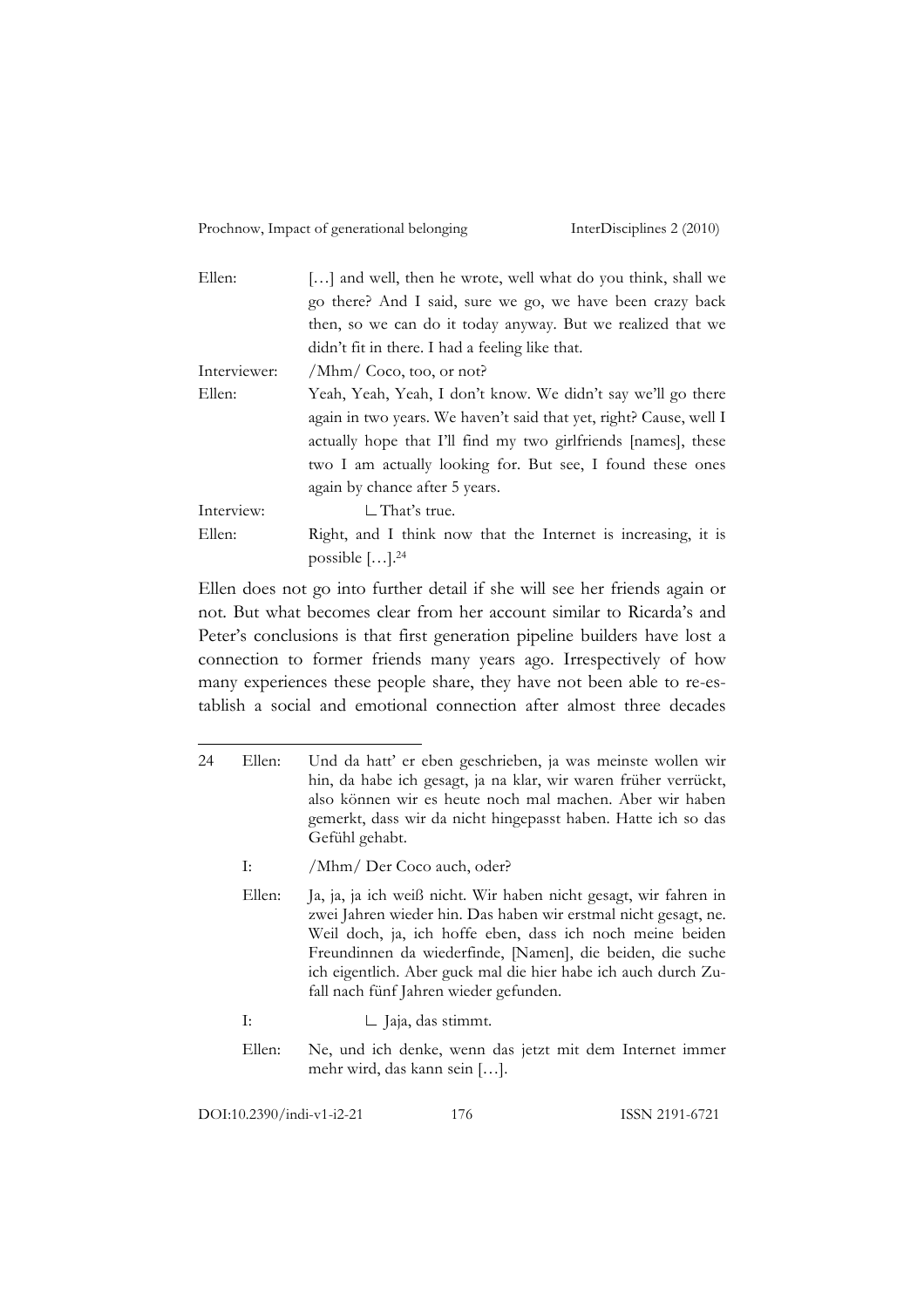merely on the basis of memories. What essentially distinguishes the community today is not a shared memory of the pipeline project alone. Rather the network has been largely shaped by mutual support in times of extreme social uncertainty. To ease the charges of the transformation process they relied on contemporaries who were situated in an equal position; that is to say those who had just belonged to the celebrated elite of the GDR's workforce and practically the next day came back from the Soviet Union to the reunified Germany. By contrast, first generation workers were never in such a position. Therefore, their exclusion has to be explained by looking at practices, needs and intentions of those included. A correlation of the end of pipeline employment with the turnaround (*Wende*) is surely shared only by a smaller proportion of the total of more than 15,000 former pipeline builders. However it is this minority that has represented the pillar of the community building process since the 1990s. They have acted as the »unit of agency« of former pipeline builders. A shared memory of work and life with the pipeline project is an essential part of social belonging. The establishment of social ties upon a similar biography alone, however, remains a highly fragile endeavour, since the associational power springs from companionship during the transition process.

#### **Conclusion**

This paper has given an account of the impact of generational belonging on community building processes under the conditions of East German transformations. Examining the example of former COMECON pipeline builders, the article set out to determine the reasons for a notable exclusion of 1970s workers from the contemporary community that evolved since the early 1990s. This question seemed relevant in particular with reference to the mission statement of pipeline associations that claim to act for both pipeline workers from the 1970s and the 1982-1993 construction phases.

By the case of the network of former pipeline builders it has been shown that community building has not built upon memories alone but has emerged in close response to the transition process. Social actions under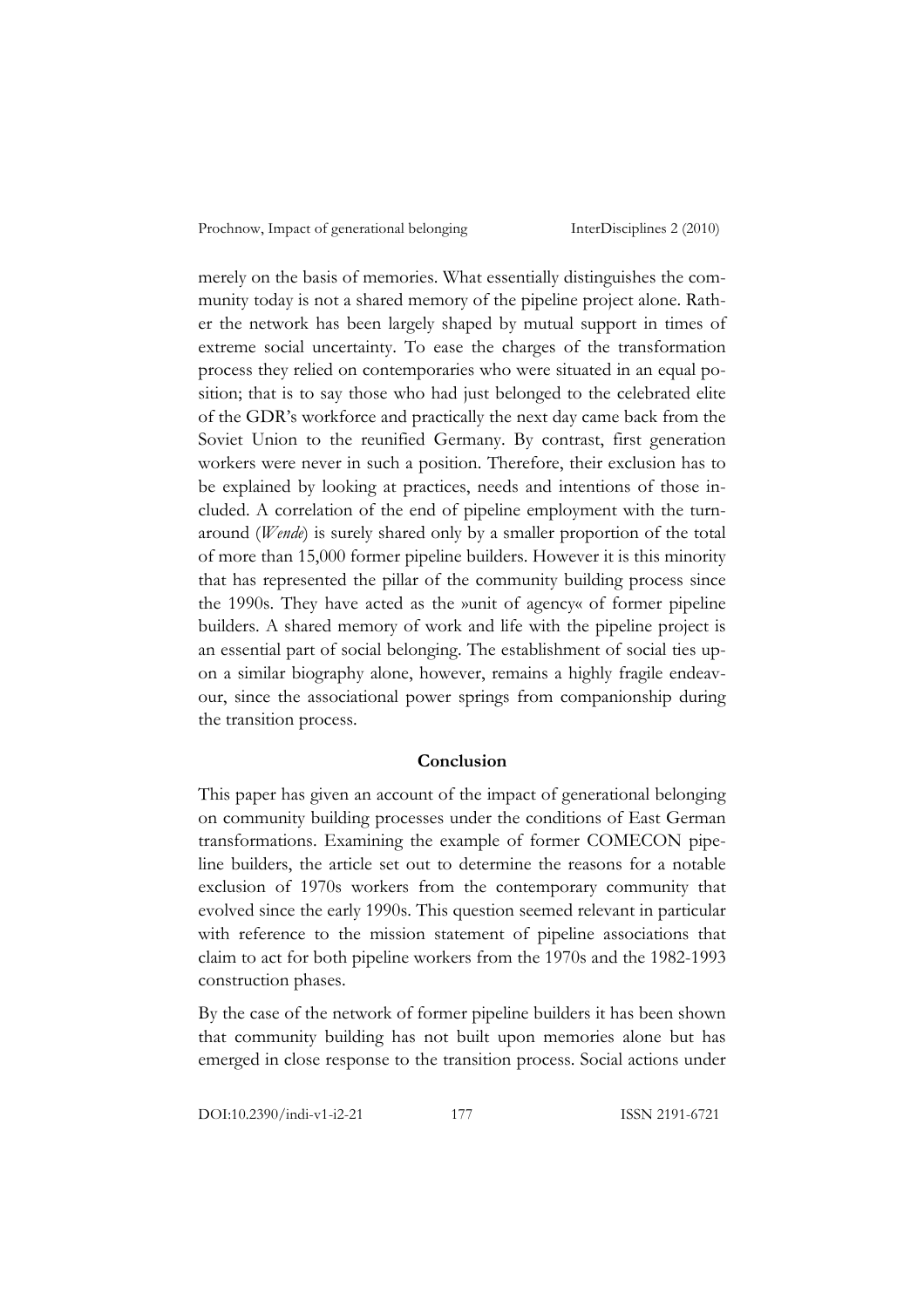these historical circumstances had a deeper formative influence on the sociality of the group than shared memories of the socialist past. A generational perspective allowed taking into account self-images and memories of community members without disregarding the structural embeddedness of their performances.

Mannheim's theoretical distinction between generation as an actuality and generation unit, together with his focus on generation-specific performances and responses to the socio-historical world, form a generation analytical perspective readily applicable for the analysis of dynamics of community building processes. It was indispensable to redefine Mannheim's theoretical assertions in accordance with the empirical findings. The data analyzed by means of EOC and a network analytical perspective were interpreted by employing Mannheim's distinction between generation as an actuality and generation unit, respectively ›pipeline builder as an actuality« and »pipeline builders as a unit of agency«. For this purpose, a cohort based understanding of generation was outpaced in favour of a comprehension that strictly follows the deictic differentiation between two timeframes with which former pipeline builders identify themselves. Thus periodization offered an important key for understanding aspects of integration and marginalization in the community building process. However, generation has to be understood in strict reference to the period of the GDR's pipeline venture, when people got involved with it and when their contracts finally expired. It has been crucial for the formation of the community how single biographical events correspond to each other in the context of the socio-historical world. The group of people who came back to Germany in 1989 or later appeared as trendsetters repectively unit of agency in the community building process. Those pipeline workers who ended their employment when the transformation process started established an elaborated system of exchange, addressing a variety of topics and implementing group-specific social performances. By doing so, they have drawn on immediately available practices and resources: firstly, an existing social network of former colleagues, secondly the skills necessary for establishing and maintaining networks (a social practice that had been acquired during socialism), and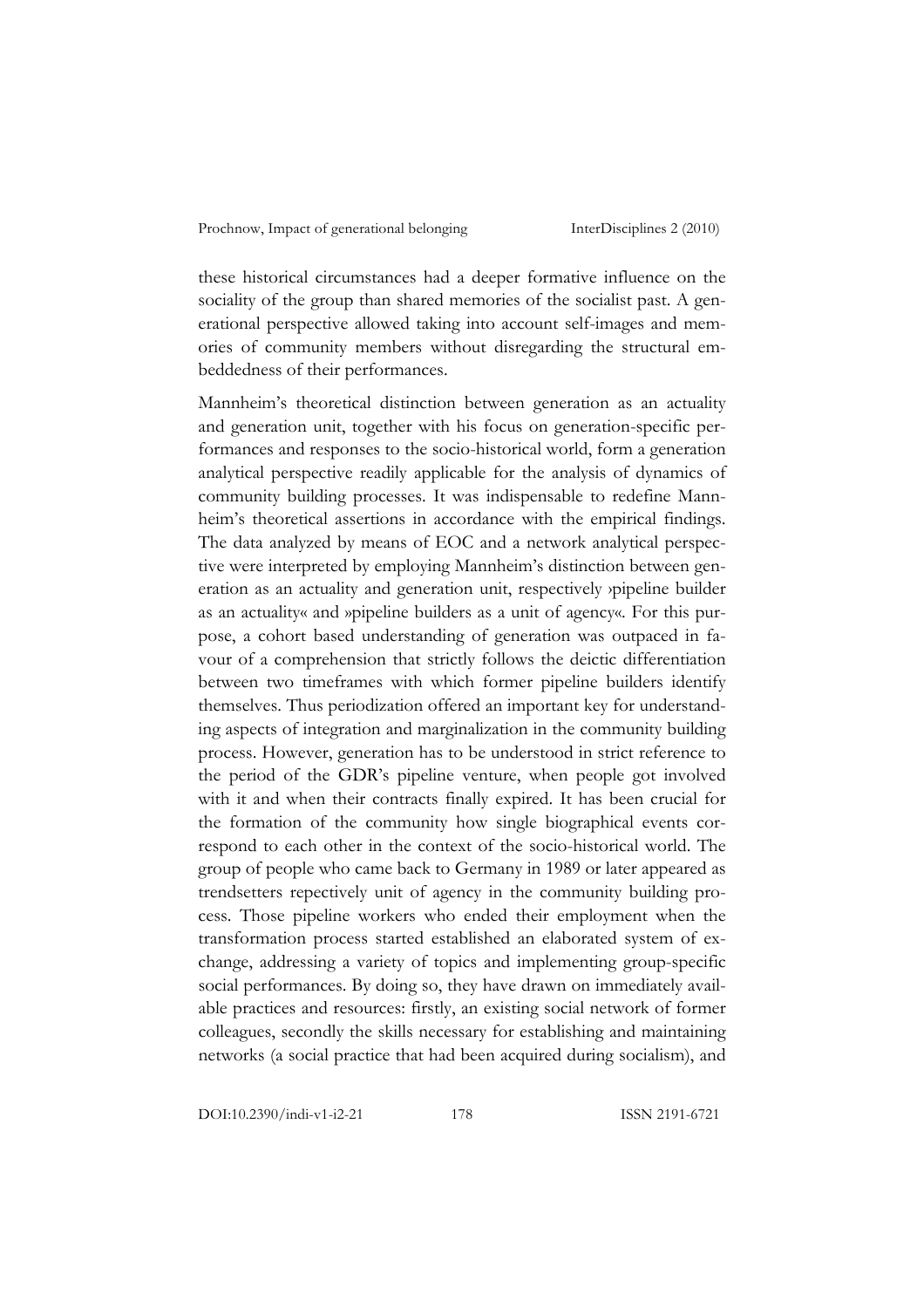thirdly the appropriation of the increasing technological means of communication. The interplay of these three forces coalesced into a speech community and network of mutual support. Compared to those who are involved in the network, first generation pipeline builders (1970s) lack the concurrence of the expiration of their employment with the historical events of 1989 and the early 1990s and with it a shared and persistent common social practice after their return form the Soviet Union. It becomes clear from the case of former pipeline builders that the establishment of social ties merely upon shared biographical memories remains a highly fragile endeavour in the absence of a common ›social function of the group in the present. Therefore, dynamics of post socialist societies can only be fully comprehended when also looking at social practices beyond the ›narrated world‹.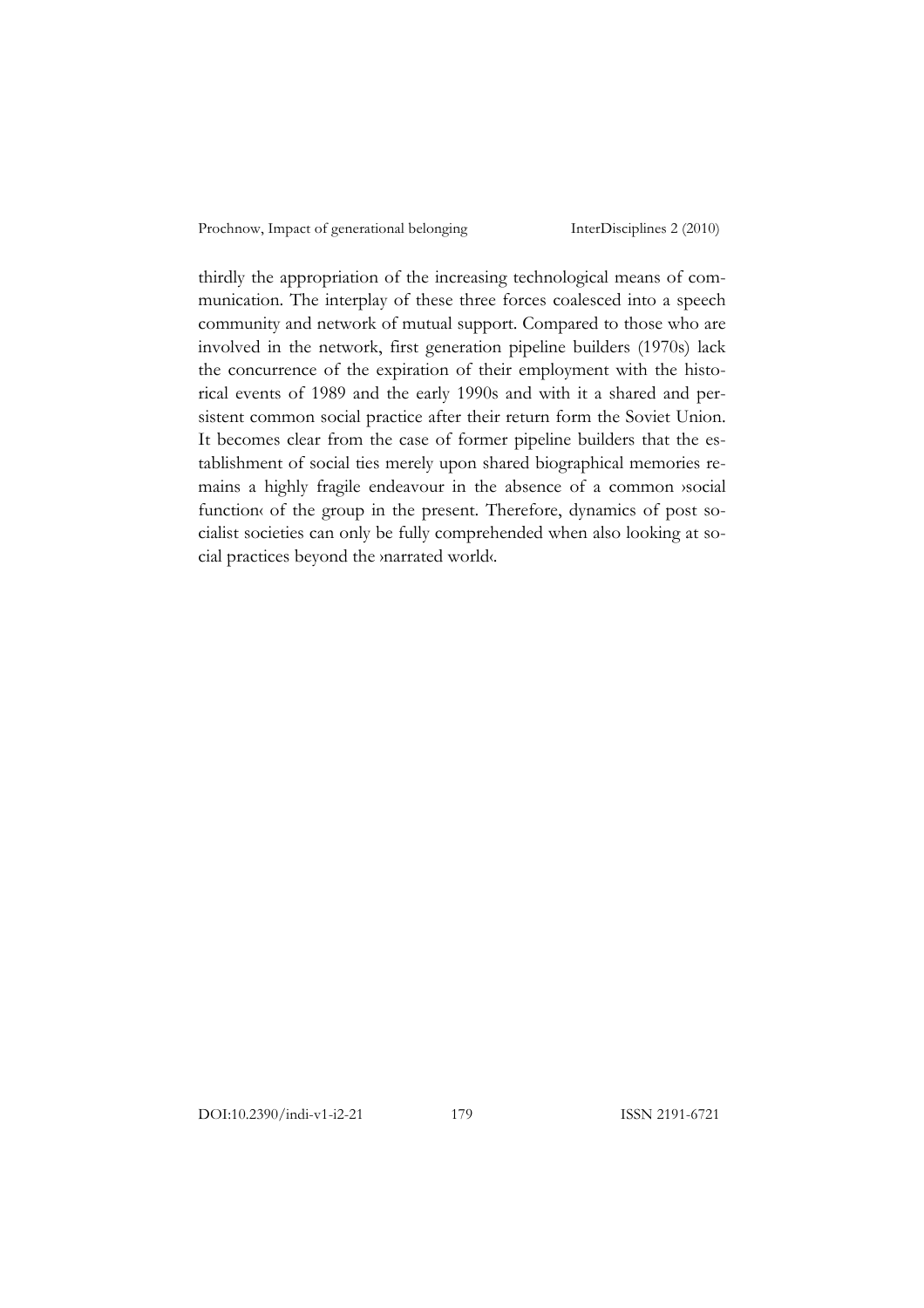# **Transcription conventions**

All names and nicknames are pseudonyms.

| $\left[\ldots\right]$     | Omission of talk in order to shorten the passage, cut out by<br>the author in case of longer speech acts. |
|---------------------------|-----------------------------------------------------------------------------------------------------------|
| man                       | Stressed speech.                                                                                          |
|                           | $\text{/ehm}/\text{/mhm}/\text{Hesitation}$ vowels and interjections.                                     |
| well the                  | Indication of unfinished sentences.                                                                       |
| IJ                        | Short pause.                                                                                              |
| [333]                     | Untranscribable speech.                                                                                   |
| [addresses X]             | Addressee of speech indicated in square brackets.                                                         |
| $\Box$ That's true        | Simultaneous speech.                                                                                      |
| haven't found<br>this one | imitation of direct speech                                                                                |

DOI:10.2390/indi-v1-i2-21 180 ISSN 2191-6721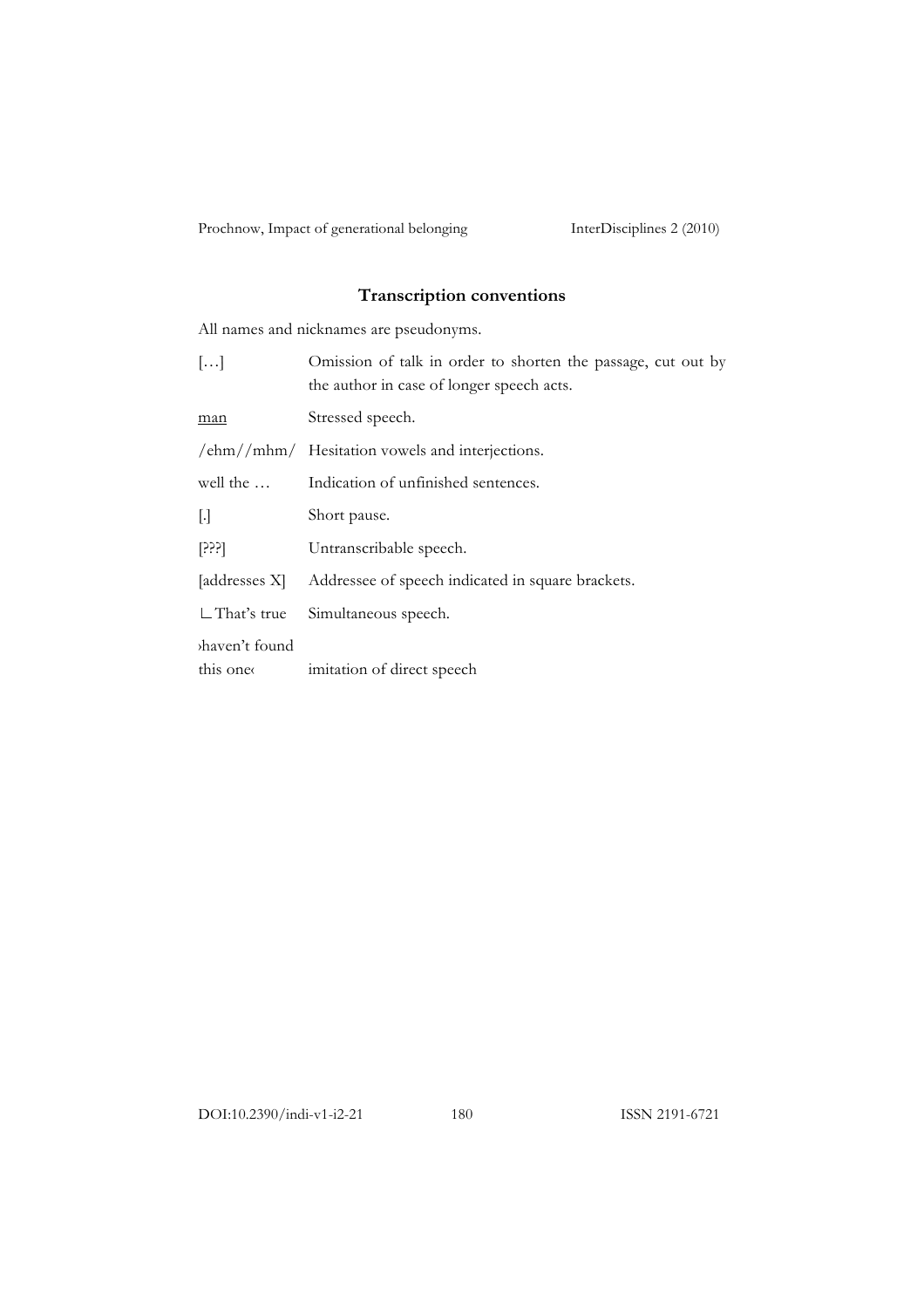## **References**

- Belwe, Katharina 1983: *Zentrales Jugendobjekt der FDJ »Erdgastrasse«*. Bonn, edited by Bundesanstalt für Gesamtdeutsche Aufgaben
- Benford, Robert and David A. Snow 2000: Framing processes and social movements. An Overview and Assessment. *Annual Review of Sociology* (26): 611- 639
- Bergmann, Jörg 2007: Flüchtigkeit und methodische Fixierung sozialer Wirklichkeit. Aufzeichnungen als Daten der interpretativen Soziologie. *Gespräche als Prozess. Linguistische Aspekte der Zeitlichkeit verbaler Interaktion*. Tübingen, edited by Heiko Hausendorf: 22-68
- Bergmann, Jörg and Christian Meyer 2010: Dell H. Hymes. Nachruf. *Zeitschrift für Soziologie* (39) Issue 2: 151-153
- Bohnsack, Ralf and Burkhard Schäffer 2002: Generation als konjunktiver Erfahrungsraum. Eine empirische Analyse generationsspezifischer Medienpraxiskulturen. *Lebenszeiten. Erkundungen zur Soziologie der Generationen*. Opladen, edited by Günter Burkart and Jürgen Wolf: 249-273
- Burkart, Günter and Jürgen Wolf (eds.) 2002: *Lebenszeiten. Erkundungen zur Soziologie der Generationen*. Opladen
- Diepstraten, Isabelle et al. 1999: Talkin' b'out my generation. Ego and alter images of generations in the Netherlands. *Netherlands Journal of Social Sciences* (35) Part 2: 91-109
- Fuchs, Werner 1984: *Biographische Forschung. Eine Einführung in Praxis und Methoden.* Opladen
- Gardner, Graham 2001: Unreliable memories and other contingencies. Problems with biographical knowledge. *Qualitative Research* (1): 185-204
- Goffman, Erving 1983: Felicity's condition. *American Journal of Sociology* 89: 1-53
- Gumperz, John J. 1988: *Discourse strategies*. Cambridge
- Hall, Edward T. 1959: *The silent language*. Garden City
- Hanks, William F. 2005: Explorations in the deictic field. *Current Anthropology* (46): 191-220

DOI:10.2390/indi-v1-i2-21 181 ISSN 2191-6721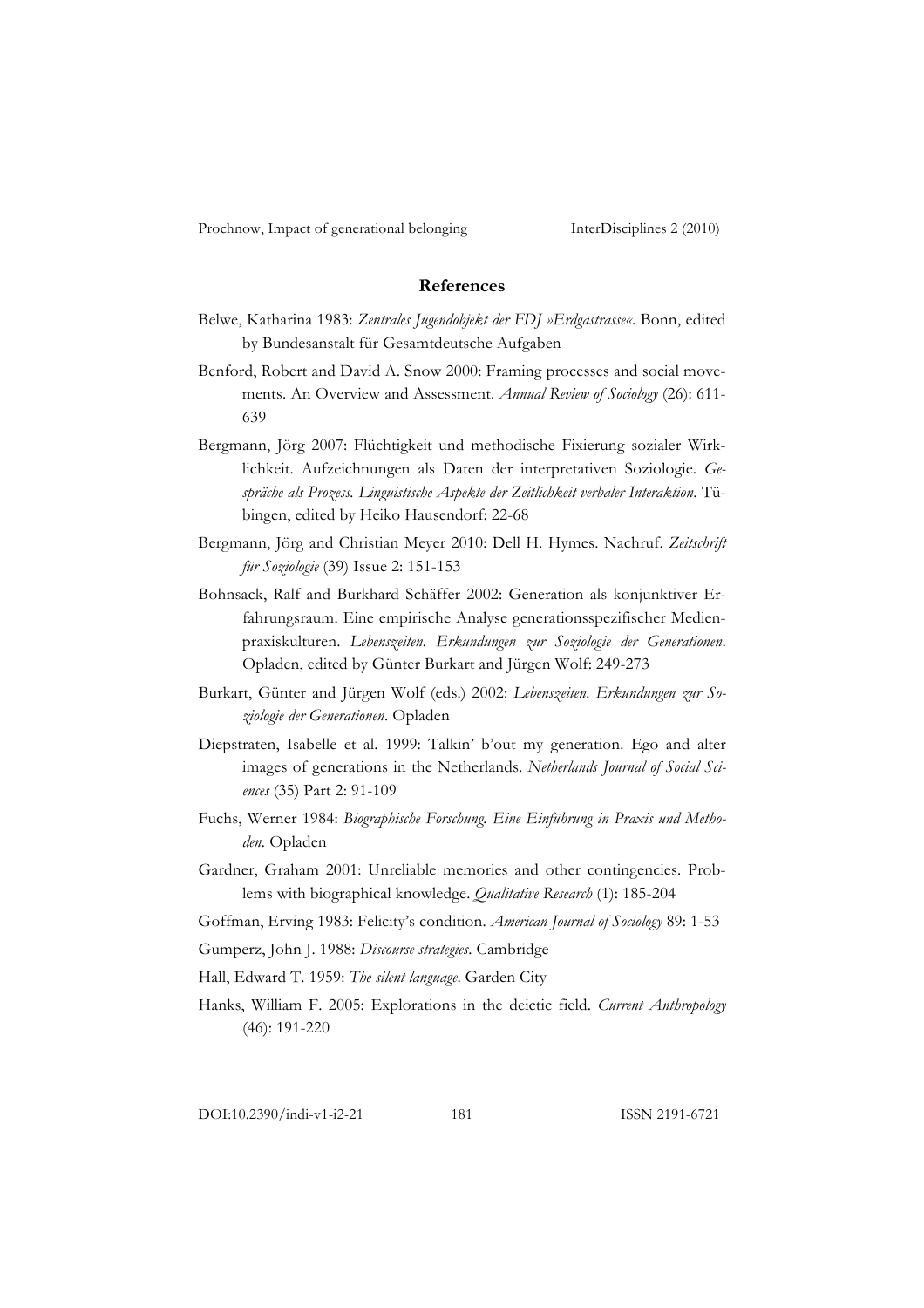- Haythornthwaite, Caroline and Barry Wellman 2002: The Internet in everyday life. An Introduction. *The Internet in everyday life*. Malden, edited by idem: 3-41
- Hymes, Dell H. 1972: Models of interaction of language and social life. The ethnography of communication. *Directions in sociolinguistics. The ethnography of communication directions in sociolinguistics.* New York, edited by John J. Gumperz and Dell H. Hymes: 35-71
- Hymes, Dell H. 1974: *Foundations in sociolinguistics. An ethnographic approach*. Philadelphia
- Jureit, Ulrike and Michael Wildt 2005: Generationen. *Generationen. Zur Relevanz eines wissenschaftlichen Grundbegriffs*. Hamburg, edited by idem: 7-26
- Lehmann, Albrecht 1983: *Erzählstruktur und Lebenslauf. Autobiographische Untersuchungen*. Frankfurt/Main
- Lehmann, Albrecht 2007: *Reden über Erfahrungen. Kulturwissenschaftliche Bewußtseinsanalyse des Erzählens*. Berlin
- Lepsius, M. Rainer 2005: Kritische Anmerkungen zur Generationenforschung. *Generationen. Zur Relevanz eines wissenschaftlichen Grundbegriffs*. Hamburg, edited by Ulrike Jureit and Michael Wildt: 45-52
- Mannheim, Karl 1970 [originally 1928]: Das Problem der Generationen. *Wissenssoziologie*. Neuwied, by Karl Mannheim, edited by Kurt H. Wolff: 509-565
- Mannheim, Karl 1952 [originally 1928]. The problem of generations. *Essays on the sociology of knowledge.* New York, by Karl Mannheim, edited by Paul Kecskemeti: 276-322
- Mitchell-Kernan, Claudia 1972: Signifying and marking. Two Afro-American speech acts. *Directions in sociolinguistics. The ethnography of communication*. New York, edited by John J. Gumperz and Dell H. Hymes: 161-169
- Paqué, Karl-Heinz 2009: Transformationspolitik in Ostdeutschland. Ein Teilerfolg. *Aus Poltik und Zeitgeschichte* (Issue 28) 15th August 2008: 22-27
- Prochnow, Jeannette 2010: »West Germans don't even know about it«. An analysis of narrations by East German COMECON pipeline workers after the fall of the Wall. *Australian and New Zealand Journal of European Studies* (2): 16-34

DOI:10.2390/indi-v1-i2-21 182 ISSN 2191-6721